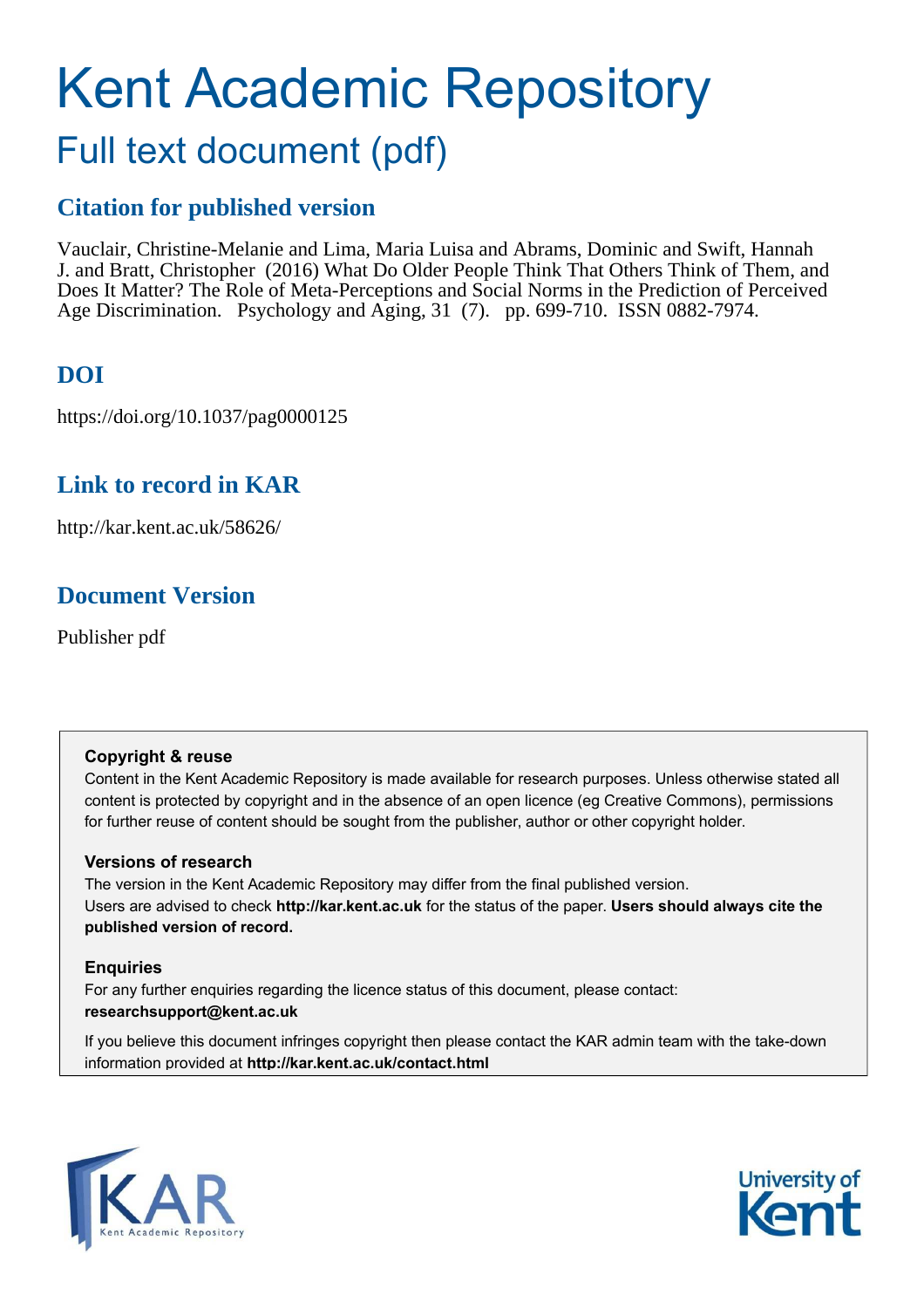### What Do Older People Think That Others Think of Them, and Does It Matter? The Role of Meta-Perceptions and Social Norms in the Prediction of Perceived Age Discrimination

#### Christin-Melanie Vauclair and Maria Luísa Lima Instituto Universitário de Lisboa

Dominic Abrams, Hannah J. Swift, and Christopher Bratt University of Kent

Psychological theories of aging highlight the importance of social context. However, very little research has distinguished empirically between older people's perception of how others in their social context perceive them (personal meta-perceptions) and the shared perceptions in society (societal meta-perceptions). Drawing on theories of intergroup relations and stereotyping and using a multilevel perspective, this article examines how well older people's perceptions of age discrimination (PAD) are predicted by (a) older people's personal meta-perceptions, (b) societal meta-perceptions, and (c) social norms of intolerance toward age prejudice. Aging meta-perceptions are differentiated into the cognitive and affective components of ageism. Multilevel analyses of data from the [European Social](#page-10-0) Survey ( $N_{over 70 years of age} = 8,123, 29$  countries; European Social [Survey \(ESS\) Round 4 Data, 2008\)](#page-10-0) confirmed that older people's personal meta-perceptions of negative age stereotypes and specific intergroup emotions (pity, envy, contempt) are associated with higher PAD. However, at the societal-level, only paternalistic meta-perceptions were consistently associated with greater PAD. The results show that a few meta-perceptions operate only as a psychological phenomenon in explaining PAD, some carry consonant, and others carry contrasting effects at the societal-level of analysis. This evidence extends previous research on aging meta-perceptions by showing that both the content of meta-perceptions and the level of analysis at which they are assessed make distinct contributions to PAD. Moreover, social norms of intolerance of age prejudice have a larger statistical effect than societal meta-perceptions. Social interventions would benefit from considering these differential findings.

*Keywords:* age discrimination, older people, meta-perceptions, social norms, European Social Survey

*Supplemental materials:* http://dx.doi.org[/10.1037/pag0000125.supp](http://dx.doi.org/10.1037/pag0000125.supp)

Individuals are embedded in a social context [\(Oishi & Gra](#page-11-0)[ham, 2010\)](#page-11-0), which is also considered to be crucial for understanding their aging experience (e.g., [Levy, 2009\)](#page-10-1). The present research uses evidence from the European Social Survey (ESS) to focus on two important social psychological components of

This article has been published under the terms of the Creative Commons Attribution License [\(http://creativecommons.org/licenses/by/3.0/\)](http://creativecommons.org/licenses/by/3.0/), which permits unrestricted use, distribution, and reproduction in any medium, provided the original author and source are credited. Copyright for this article is retained by the author(s). Author(s) grant(s) the American Psychological Association the exclusive right to publish the article and identify itself as the original publisher.

the social context that should relate to older people's experiences of age-discrimination, sometimes termed *perceived age discrimination* (PAD). These components are as follows: beliefs about how others generally perceive old age (referred to as meta-*perceptions*) and whether there is a normative climate that inhibits expressions of age prejudice. Aging perceptions can have powerful implications for older people: meta-analytic evidence shows that when negative aging perceptions are implied or explicit they can harm older individuals' cognitive and physical functioning [\(Lamont, Swift, & Abrams, 2015\)](#page-10-2) and health (e.g., [Levy, 2009\)](#page-10-1).

Only a couple of studies have examined how meta-perceptions may be related to older people's PAD [\(Bowen & Staudinger, 2013;](#page-10-3) [Garstka, Schmitt, Branscombe, & Hummert, 2004\)](#page-10-4). Moreover, these studies with very small opportunity samples have focused only on specific meta-perceptions (e.g., meta-stereotypes) and have not distinguished between older people's meta-perceptions and the perceptions that are actually widely shared in the social environment. Hence, it remains unknown how older people's subjective views about how their age is perceived by others or how societal views about old age relate to experiences of age discrimination. Moreover, there are meta-perceptions of different elements of ageism (e.g., stereotypes and prejudices) and it is not known if these may have different relationships with older people's PAD.

Christin-Melanie Vauclair and Maria Luísa Lima, Centro de Investigação e Intervenção Social, Instituto Universitário de Lisboa; Dominic Abrams, Hannah J. Swift, and Christopher Bratt, Centre for the Study of Group Processes, School of Psychology, University of Kent.

This research was supported by a Marie Curie Fellowship (PIRG08-GA-2010-276809) to the first author and an Economic and Social Research Council (ESRC ES/I036613) grant to the third author. All authors are part of the EURAGE Research Team and collaborated in the authorship of the article.

Correspondence concerning this article should be addressed to Christin-Melanie Vauclair, Instituto Universitário de Lisboa (ISCTE-IUL), CIS-IUL, Avenida das Forças Armadas, 1649-026 Lisbon, Lisboa, Portugal. E-mail: [melanie.vauclair@iscte.pt](mailto:melanie.vauclair@iscte.pt)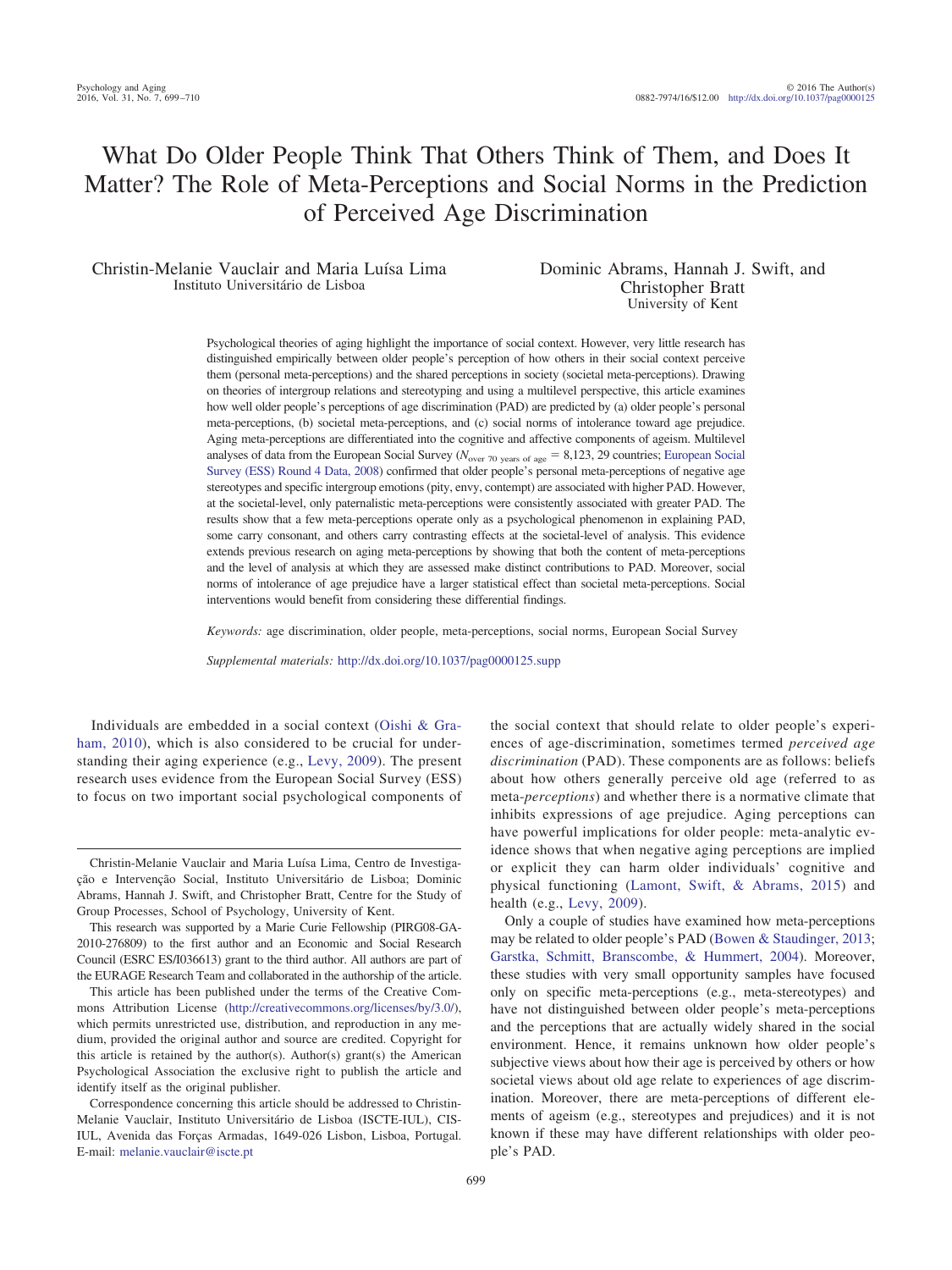Social norms regarding the expression of ageism are a further aspect of the social context surrounding the expression and suppression of prejudice. These norms may also account for why individuals in some societies may experience more discrimination than in others (cf. [Plant & Devine, 1998\)](#page-11-1). Surprisingly little empirical research has examined the effects of normative contexts on individuals' aging experience (e.g., [Bowen & Staudinger,](#page-10-3) [2013\)](#page-10-3).

In this article, we focus on these two understudied but highly relevant psychological topics: (a) drawing on theories of intergroup conflict and stereotyping we examine how meta-perceptions relate to older people's PAD by taking a multilevel perspective (i.e., by studying older people's personal meta-perceptions as well as societal meta-perceptions about old age as predictors), and (b) we assess whether antiprejudice norms create a social climate in which older people report less PAD.

#### **Meta-Perceptions**

Meta-perceptions constitute a type of knowledge that is thought to be widely shared by others [\(Vorauer, Main, & O'Connell,](#page-11-2) [1998\)](#page-11-2), and can be distinguished at the individual- and societallevels. In this article, individual-level or personal meta-perceptions describe older people's personal beliefs about how others in society perceive their age group. Research on meta-cognition and intergroup relations shows that individuals' negative metaperceptions may elicit heightened perceptions of discrimination [\(Frey & Tropp, 2006;](#page-10-5) [Vorauer et al., 1998\)](#page-11-3). Negative metaperceptions inhibit intergroup contact by increasing anxiety about interactions with outgroup members (e.g., in simulated contact situations; [Finchilescu, 2010\)](#page-10-6) and increase potential for miscommunication and tension [\(Vorauer & Sakamoto, 2008\)](#page-11-2). Individuals may infer from meta-perceptions whether they are liked by the outgroup and are likely to be targets of discrimination. Negative meta-perceptions are especially likely to be held by members of stigmatized groups [\(Pinel, 1999;](#page-11-4) [Richeson & Shelton, 2006;](#page-11-5) [Vorauer et al., 1998\)](#page-11-3) as seems likely for older people. It is known that members of some stigmatized groups expect to be seen negatively by others and are more likely to perceive events as discriminatory [\(Pinel, 1999\)](#page-11-4). This link has not been empirically tested yet or explored in relation to age despite the clear theoretical and empirical implication that older people's personal metaperceptions should be related to perceptions of age discrimination (PAD; [Cuddy, Fiske, & Glick, 2007;](#page-10-7) [Fiske, Cuddy, Glick, & Xu,](#page-10-8) [2002;](#page-10-8) [Garstka et al., 2004\)](#page-10-4).

Meta-perceptions are often assessed by asking respondents how a specific social group is viewed by most people in society (see, e.g., [Fiske et al., 2002\)](#page-10-8). Strictly speaking, these measures tap individual differences in meta-perceptions from which researchers may infer other individual differences in attitudes or behavior (cf. [Chiu, Gel](#page-10-9)[fand, Yamagishi, Shteynberg, & Wan, 2010\)](#page-10-9). However, a higher order feature of meta-perceptions is the actual shared cultural perception which is represented by aggregating all individuals' perceptions within the pertinent cultural context [\(Schwartz, 2013\)](#page-11-6). These societal meta-perceptions represent societal views, reflecting the extent to which the majority in a cultural community shares a particular perception about a social group.

#### **Personal and Societal Meta-Perceptions**

Empirical analyses on societal meta-perceptions have been limited to the study of media content (e.g., [Donlon, Ashman, & Levy,](#page-10-10) [2005\)](#page-10-10) or to small samples within a single country (for a review, see [Kite, Stockdale, Whitley, & Johnson, 2005\)](#page-10-11) or to cross-national student samples [\(Löckenhoff et al., 2009\)](#page-11-7). Hence, the present research is the first to examine personal and societal metaperceptions in large scale representative samples across multiple countries. We draw on the multilevel analysis literature (e.g., [Bliese & Jex, 2002\)](#page-10-12) to understand how personal and societal meta-perceptions may predict PAD.

In this article societal meta-perceptions represent the societal aging climate and are generated by aggregating individual (out) group members' responses and calculating the group means. Our study examines cross-level direct-effect models [\(Bliese & Jex,](#page-10-12) [2002\)](#page-10-12), that is, the link between meta-perceptions at the individualand societal-level and PAD as an individual-level outcome variable. To do so, we will simultaneously regress older people's PAD on both personal and societal meta-perceptions. If societal metaperceptions are significantly related to PAD even when older people's personal meta-perceptions are also in the model, this will demonstrate that there are distinguishable implications of the two levels of meta-perceptions. It is important to note that it would support the idea that societal meta-perceptions have emergent properties.

#### **Theoretical Considerations**

The benefit of simultaneously modeling direct effects of individualand societal-level constructs lies in the integration of different theoretical conceptualizations. The social representation perspective [\(Deaux & Philogène, 2001;](#page-10-13) [Moscovici, 1988\)](#page-11-8) suggests that societal level meta-perceptions influence PAD because, for example, if there is a social consensus that older people are incompetent, then older people should perceive age discrimination. Hence, it is an objective conceptualization of aging beliefs in which a certain societal aging climate is seen as universally negative for individuals' psychological aging experience. Alternately, the meta-cognition perspective (e.g., [Frey & Tropp, 2006;](#page-10-5) [Vorauer et al., 1998\)](#page-11-3) is a subjective conceptualization of aging beliefs by suggesting that negative meta-perceptions about aging relate to PAD, but only if they exist as personal metaperceptions. Although both perspectives suggest that negative metaperceptions about aging should be linked to PAD, they address different conceptualizations, and therefore, different levels of analyses. Thus far they have been considered separate in research; whereas in this article we consider that they both may have an influence in explaining PAD.

When meta-perceptions are examined at the individual- and societal-level, there is the possibility that they can produce congruent or distinctive influences on PAD. This is because the two levels of analyses are statistically independent [\(Bliese & Jex, 2002;](#page-10-12) see also [Fischer, Vauclair, Fontaine, & Schwartz, 2010\)](#page-10-14) and, therefore, the individual- and group-levels of meta-perceptions can exert independent effects on the criterion variable. The extent to which individuallevel and societal-level meta-perceptions exert similar effects is known as isomorphism. We believe that there are good reasons to expect isomorphism to occur given that social representations of stereotypic beliefs [\(Deaux & Philogène, 2001;](#page-10-13) [Moscovici, 1988\)](#page-11-8) can have the same impact as personally endorsed stereotypic beliefs.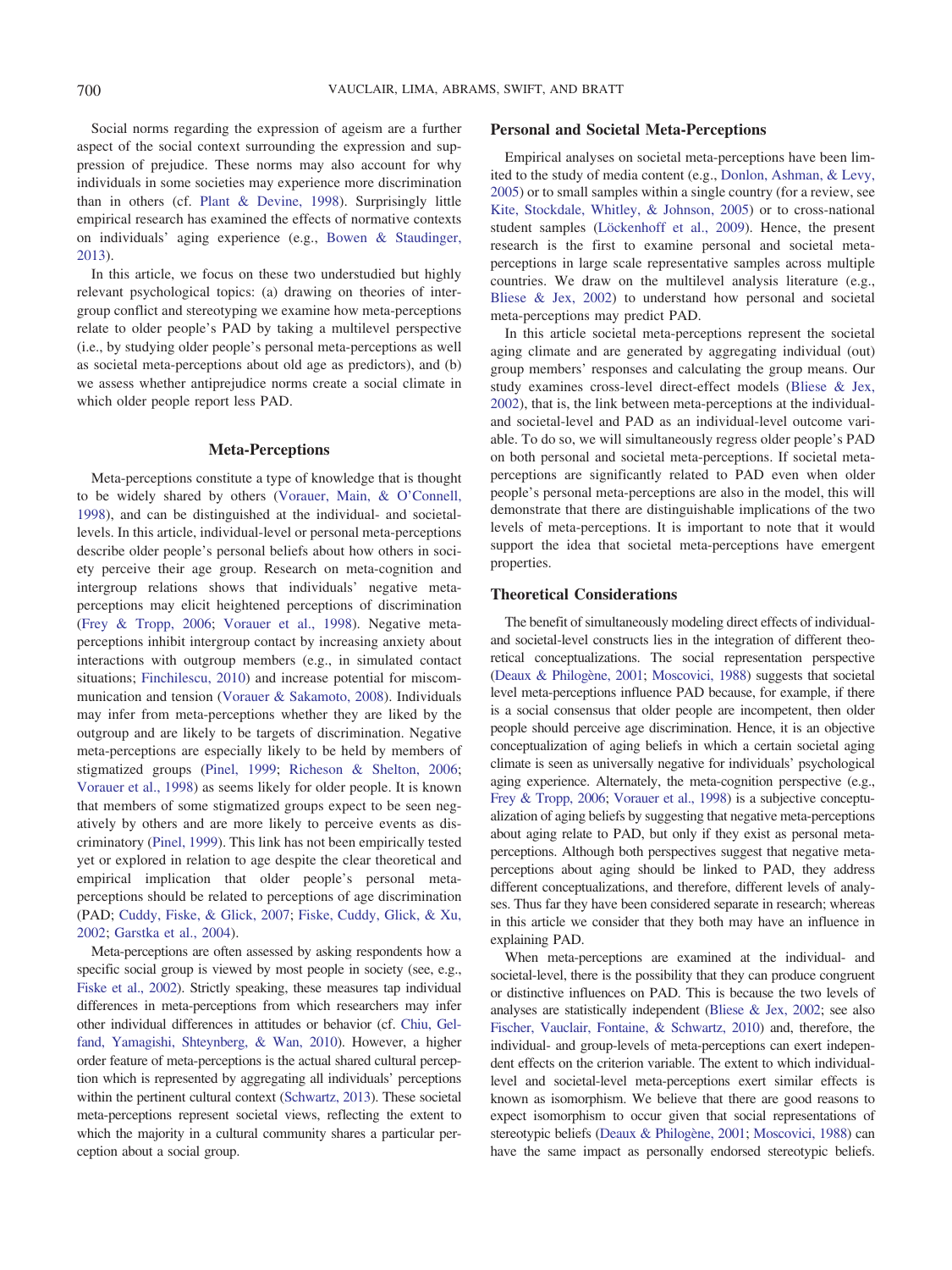<span id="page-3-0"></span>There are two ways in which social consensus about aging beliefs may increase an older person's vulnerability to age discrimination. First, older people may inadvertently display stereotype-confirming behavior, which can then lead others to behave toward them in ways that further reinforce the stereotype. Second, if a false consensus exists (, e.g., regarding older people's competence), this is likely to be expressed through conversation, media imagery and in people's assumptions. It therefore represents an unavoidable 'threat in the air' for older people, as posited by stereotype threat theory [\(Steele, 1997\)](#page-11-9). Stereotype threat can also result in stereotype-confirming behavior such as substantial decrements in cognitive and physical performance [\(Lamont et al., 2015\)](#page-10-2). This threat then creates a lens through which older people may perceive that they are not accorded the respect and treatment they deserve. As such, societal and personal metaperceptions should exhibit very similar, or isomorphic, associations with PAD.

**Elements of aging meta-perceptions.** For our purposes, we adopt a tripartite model to conceptualize the content of metaperceptions and age discrimination as part of the ageism syndrome, delineating different types of aging perceptions that have been flagged requiring closer attention in the literature (see [Levy, 2009\)](#page-10-1). *Ageism* can be defined as negative or positive stereotypes, prejudice, and/or discrimination against (or to the advantage of) elderly people on the basis of their chronological age or on the basis of a perception of them as being old [\(Iversen, Larsen, & Solem, 2009\)](#page-10-15). On the basis of social psychological theories, we propose specific hypotheses about how different elements of aging metaperceptions, tapping into stereotyping and prejudice, should relate to perceptions of discrimination, see Table  $1<sup>1</sup>$ 

*Perceived social status.* Compared with middle-aged adults, older adults are commonly perceived as having lower social status in the sense of power, wealth, respect, influence, and prestige [\(Garstka et al., 2004\)](#page-10-4). These perceptions affect the way older people are treated in social interactions [\(Fiske et al., 2002\)](#page-10-8), and older adults are likely to attribute discriminatory practices to their membership in a low status age group [\(Garstka et al., 2004\)](#page-10-4). Hence, older individuals who believe that their age group is seen as of low social status should also be more sensitive to discriminatory treatment because of age. Moreover, older people are attributed a much higher social status in some countries than in others [\(Vauclair et al., 2015b\)](#page-11-10), which should have an effect on how older people feel they are treated in these societies.

*Hypothesis 1 (H1):* Meta-perceptions of the perceived social status of older people should predict older adult's PAD negatively at the individual-level (H1a) and societal-level (H1b).

*Age stereotyping.* The stereotype content model suggests that two underlying dimensions, competence and warmth, organize the stereotypical perceptions associated with any social group in society (see [Fiske et al., 2002\)](#page-10-8). Ascribed competence is the degree to which a social group is characterized as intelligent and capable and ascribed warmth is the degree to which the social group is regarded as friendly and likable. A negative evaluation of a social group along these two dimensions should be related to discriminatory acts against this group [\(Cuddy et al., 2007\)](#page-10-7) and therefore to the experience of discrimination. [North and Fiske's \(2015\)](#page-11-11) meta-analysis indicated that age stereotypes of competence and warmth evaluations do differ depending on the cultural context.

Hence, we expected the following:

*Hypothesis 2 (H2):* Meta-perceptions of warmth predict PAD negatively at the individual-level (H2a) and societal-level (H2b).

*Hypothesis 3 (H3):* Meta-perceptions of competence predict PAD negatively at the individual-level (H3a) and societallevel  $(H3b)<sup>2</sup>$ 

*Paternalistic prejudice.* Previous research has shown that older people are usually pitied [\(Cuddy et al., 2007\)](#page-10-7). [Cuddy and](#page-10-7) [colleagues \(2007\)](#page-10-7) suggested in their model on intergroup affect and behaviors that this ambivalent feeling should elicit discriminating behaviors (e.g., disrespect and neglect; [Cuddy et al., 2007\)](#page-10-7). Hence, PAD should be higher if older people think their age group is perceived in a paternalistic way and in societies in which they are commonly seen in a patronizing way.

*Hypothesis 4 (H4):* Meta-perceptions of pity felt toward older people predict older adult's PAD positively at the individuallevel (H4a) and societal-level (H4b).

*Envious prejudice.* For some individuals and societies, older people may be perceived as successfully trying to obtain more control over scarce resources, such as wealth and employment, and are therefore seen as disliked and untrustworthy [\(North & Fiske,](#page-11-12) [2012\)](#page-11-12). According to the stereotype content model [\(Fiske et al.,](#page-10-8) [2002\)](#page-10-8), these feelings of envy should result in discriminatory behaviors (e.g., exclusion and rejection; see [Cuddy et al., 2007\)](#page-10-7). Hence, older people who think that others perceive them in this way may also report more PAD. Furthermore, older people in societies in which the predominant perception about old age is associated with an envious prejudice should also report more experiences with ageist behavior.

*Hypothesis 5 (H5):* Meta-perceptions of envy toward older people predict older adult's PAD positively at the individuallevel (H5a) and societal-level (H5b).

*Contemptuous prejudice.* Older people may also be the target of contemptuous prejudice (like other perceived societal free riders such as welfare recipients, see [Fiske et al., 2002\)](#page-10-8) if they are seen as a burden to society who contribute less than they benefit. Contemptuous prejudice elicits harmful behaviors such as exclusion and demeaning paternalistic behaviors (see [Cuddy et al.,](#page-10-7) [2007\)](#page-10-7). Hence, older people who think that their age group is met with a contemptuous prejudice and those who live in societies that perceive senior citizens in this way should report more age discrimination.

*Hypothesis 6 (H6):* Meta-perceptions of contempt felt toward older people predict older adult's PAD positively at the individual-level (H6a) and societal-level (H6b).

<sup>&</sup>lt;sup>1</sup> Recent theorizing on the perception of different social groups also suggests a mediation model that includes these different elements of meta-perceptions [\(Fiske et al., 2002\)](#page-10-8). Unfortunately, such a model is too complex to be tested at multiple levels due to the relatively low countrylevel sample size.

 $2$  The interaction between warmth and competence (see [Cuddy et al.,](#page-10-7) [2007\)](#page-10-7) turned out to be nonsignificant and was, therefore, not taken into account in our analyses.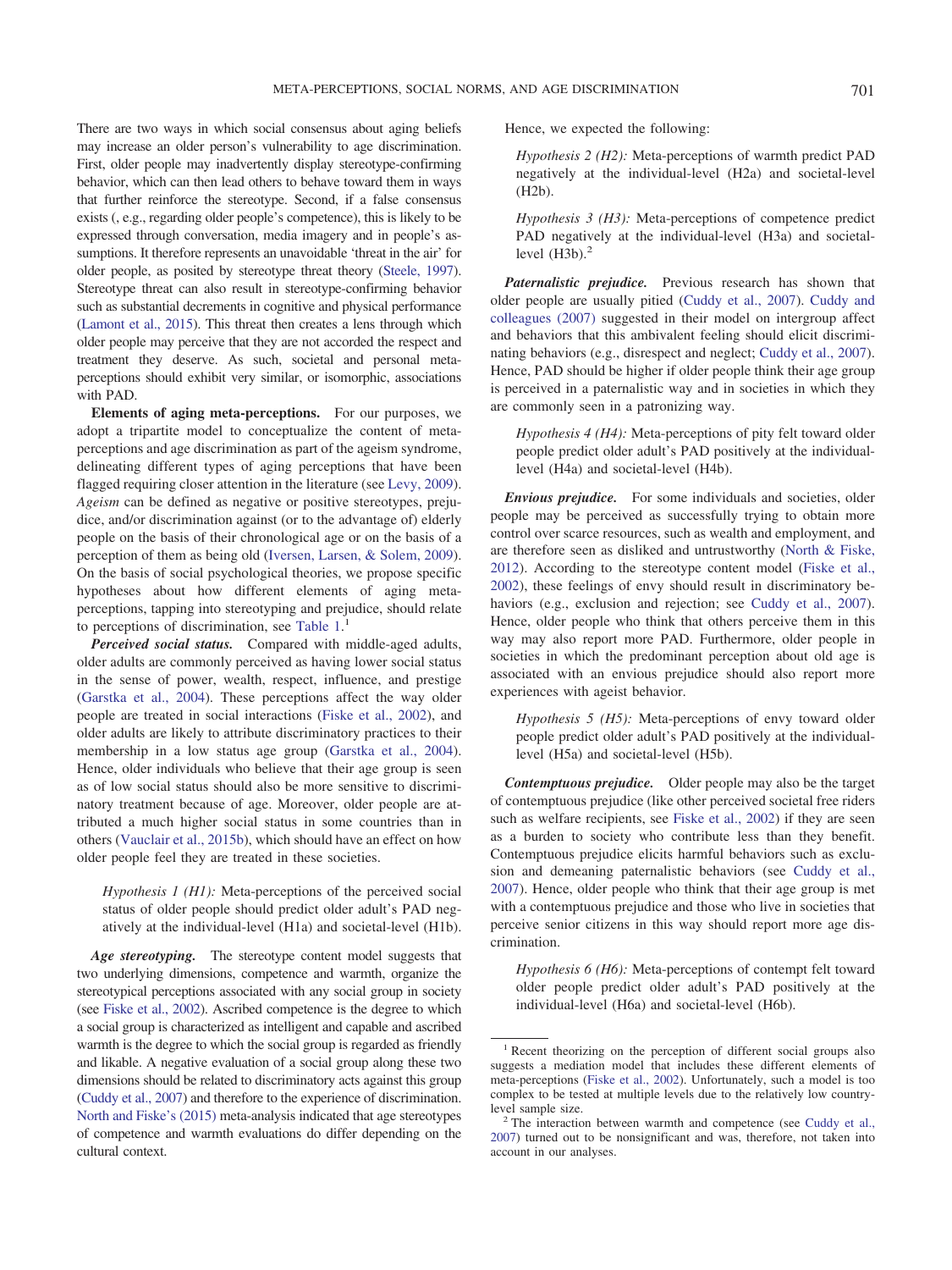<span id="page-4-0"></span>

| Table 1                                                           |  |  |  |
|-------------------------------------------------------------------|--|--|--|
| Overview of Hypotheses, Levels of Analyses, and Empirical Results |  |  |  |

| <b>Hypothesis</b> | Predictor                                    | Level of analysis | Hypothesized association with<br>older people's experience of<br>age discrimination | Result      | Conclusion about<br>hypothesis |
|-------------------|----------------------------------------------|-------------------|-------------------------------------------------------------------------------------|-------------|--------------------------------|
| 1a                | Social status of $70+$                       | Individual        | Negative                                                                            | Negative    | Confirmed                      |
| 1 <sub>b</sub>    | Social status of $70+$                       | Societal          | Negative                                                                            | Negative    | Confirmed                      |
| 2a                | Warmth of $70+$                              | Individual        | Negative                                                                            | Negative    | Confirmed                      |
| 2 <sub>b</sub>    | Warmth of $70+$                              | Societal          | Negative                                                                            | Negative    | Confirmed                      |
| 3a                | Competence of $70+$                          | Individual        | Negative                                                                            | Negative    | Confirmed                      |
| 3 <sub>b</sub>    | Competence of $70+$                          | Societal          | Negative                                                                            | $n_{\rm S}$ | Rejected                       |
| 4a                | Pity toward $70+$                            | Individual        | Positive                                                                            | Positive    | Confirmed                      |
| 4b                | Pity toward $70+$                            | Societal          | Positive                                                                            | Positive    | Confirmed                      |
| 5a                | Envy toward $70+$                            | Individual        | Positive                                                                            | Positive    | Confirmed                      |
| 5b                | Envy toward $70+$                            | Societal          | Positive                                                                            | Negative    | Rejected                       |
| 6a                | Contempt toward $70+$                        | Individual        | Positive                                                                            | Positive    | Confirmed                      |
| 6 <sub>b</sub>    | Contempt towards $70+$                       | Societal          | Positive                                                                            | ns          | Rejected                       |
| 7                 | Social norms of intolerance of age prejudice | Societal          | Negative                                                                            | Negative    | Confirmed                      |

*Note.*  $70 +$  = people aged 70 years and older.

**Social norms of intolerance of age prejudice.** Some individuals are more motivated than others to avoid being prejudiced [\(Plant & Devine, 1998\)](#page-11-1), and the same may be true of societies (in terms of the majority perspective) whose norms surrounding prejudice and the expression of prejudice can differ. Despite much social psychological research on this construct (see [Kunstman,](#page-10-16) [Plant, Zielaskowski, & LaCosse, 2013\)](#page-10-16), to the best of our knowledge the motivation to be unprejudiced has not been studied to date as a form of social climate and as a societal-level predictor of social minority's experience with discrimination.

We propose that prejudice norms are likely to create a social climate in which social minorities feel more or less accepted and that this should also be related to their perceptions of discrimination. A widely shared norm not to express prejudice could be the result of legislative changes protecting the rights of older people, or could stem from widely agreed upon politically correct standards, mandates for proper speech and behavior (e.g., [O'Cinneide,](#page-11-13) [2005\)](#page-11-13), as well as cultural values (cf. [Vauclair & Fischer, 2011\)](#page-11-14), which altogether create an external social pressure in society to value tolerance and avoid prejudice.

*Hypothesis 7 (H7)*: The motivation to be age unprejudiced in society—representing a social norm—predicts older adult's PAD negatively.

#### **Method**

**Data source.** We used data from the European Social Survey (ESS) from Round 4 [\(European Social Survey Round 4 Data,](#page-10-0) [2008\)](#page-10-0), collected through computer-based personal interviews in 29 countries from the European region, plus Israel, from 2008 to 2010. The survey uses random probability samples representative of the eligible residential populations in each country (aged 15 years and over). The ESS used a multistage pretesting and piloting process to ensure functional equivalence of all items at both conceptual and linguistic level. We used a subsample of older adults who are 70 years of age and beyond ( $N = 8,123$ ;  $M_{age} =$ 76.87,  $SD<sub>age</sub> = 5.43$ ; 59.7% female) to study the link between older people's personal meta-perceptions and PAD. Descriptive statistics for each country are in [Table 2.](#page-4-0)

Items in the Experiences and Expressions of Ageism Module of the ESS use the age of over 70 to refer to older adults, reflecting both that it is beyond typical retirement ages for most countries and accommodates cross-country consensus that respondents in all countries regard this to be beyond the start of old age (see [Abrams,](#page-10-17) [Vauclair, & Swift, 2011\)](#page-10-17). For the present analyses, the sample selection therefore ensures a direct correspondence between metaperceptions targeting this age group and the PAD of this target age group.

#### **Individual-level variables.**

*Criterion variable.* PAD was measured by the three questions, "How often, in the last year, has anyone shown prejudice against you or treated you unfairly because of your age?"; "And how often, if at all, in the last year have you felt that someone showed you a lack of respect because of your age, for instance by ignoring or patronizing you?; "How often in the last year has someone treated you badly because of your age, for example by insulting you, abusing you or refusing you services?" All response scales ranged from  $0 = never$  to  $4 = very$  *often*. Cronbach's alpha was satisfactory for all countries ranging from .75 (Norway) to .94 (Ireland). Moreover, recent analyses showed that the data support approximate measurement invariance (approximately invariant factor loadings and approximately invariant intercepts) across the 29 countries [\(Bratt, Vauclair, Abrams, Swift, & Marques, 2016\)](#page-10-18). Hence, we computed an overall index of PAD by averaging the scores on these three variables. The proportion of older people who scored above 1 on this index (i.e., who experienced age discrimination once or more often in the past year) ranges from 24% (Sweden) to 76% (Czech Republic) with a grand mean of 43% (see [Table 2\)](#page-4-0).

*Covariates.* [Van den Heuvel and van Santvoort \(2011\)](#page-11-15) conducted a single-level analysis on individual-level predictors of older people's PAD using ESS data. Because the following variables emerged as significant predictors we included them as covariates in the model: age, gender  $(1 = \text{male}, 2 = \text{female})$ , years of full-time education completed, subjective poverty  $(1 = living \text{ comfortably on})$ present income to  $4 =$  *finding it very difficult on present income*), born in country  $(1 = yes, 2 = no)$ , perceived seriousness of age discrimination in general in respondents' country (1 = very serious to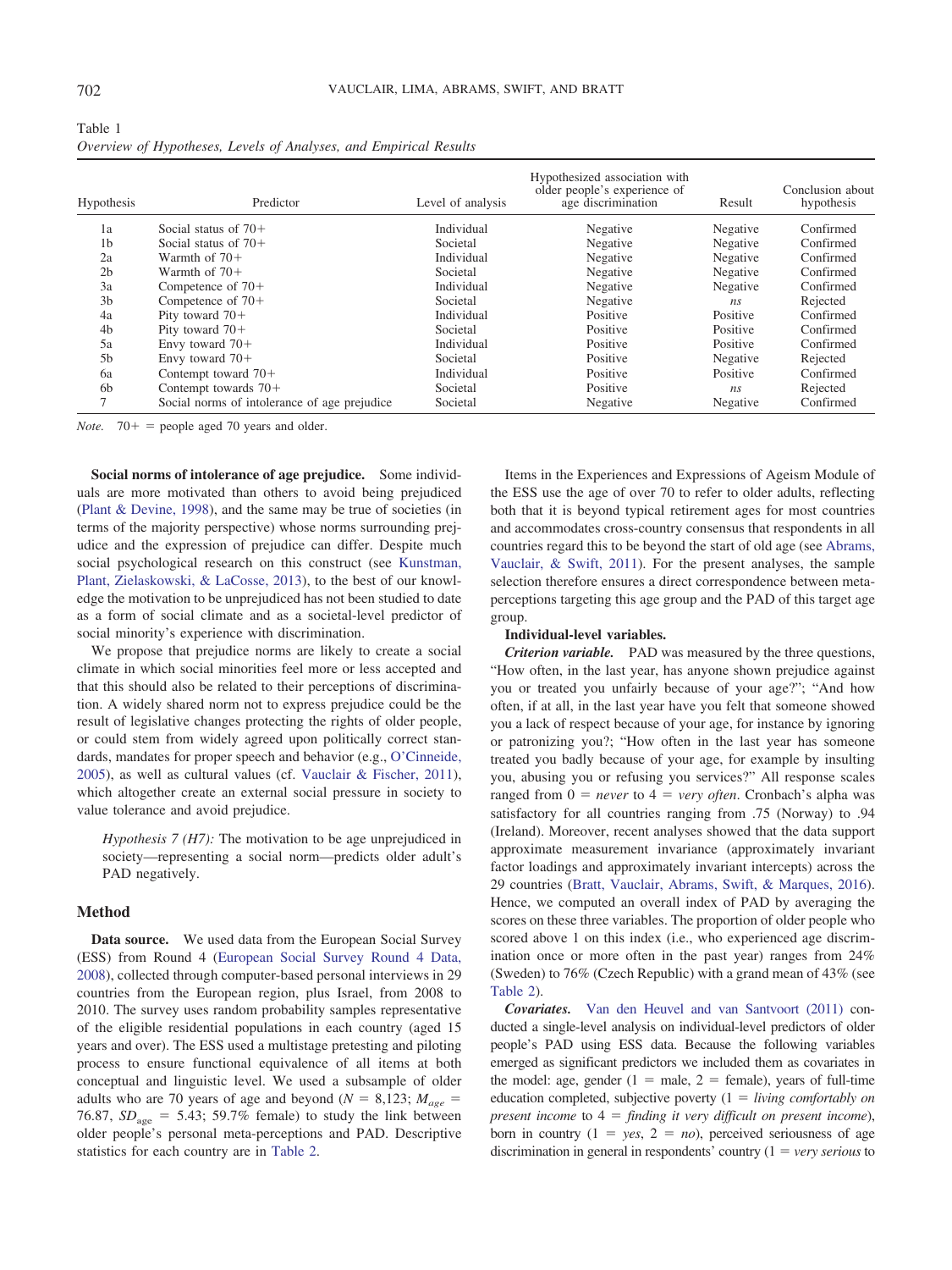Table 2 *Descriptive Statistics of the National Samples Used in the Multilevel Regression Analyses*

|                           |       |                  |           | Respondents over 70 years of age |                                      | Respondents under 69 years of age |                  |       |        |  |
|---------------------------|-------|------------------|-----------|----------------------------------|--------------------------------------|-----------------------------------|------------------|-------|--------|--|
|                           |       | Age              |           | Female                           | Age discrimination<br>more than once |                                   | Age              |       | Female |  |
| Country                   | N     | $\boldsymbol{M}$ | <b>SD</b> | $\%$                             | $\%$                                 | Ν                                 | $\boldsymbol{M}$ | SD    | $\%$   |  |
| Belgium                   | 236   | 77.38            | 5.88      | 57                               | 38.56                                | 1,524                             | 41.67            | 15.12 | 50     |  |
| Bulgaria                  | 390   | 76.11            | 4.94      | 52                               | 50.39                                | 1,840                             | 46.70            | 14.88 | 57     |  |
| Croatia                   | 214   | 75.62            | 4.58      | 57                               | 34.43                                | 1,239                             | 42.42            | 15.00 | 57     |  |
| Cyprus                    | 130   | 74.95            | 4.46      | 45                               | 48.46                                | 1,085                             | 41.20            | 15.16 | 50     |  |
| Czech Republic            | 203   | 76.37            | 5.22      | 63                               | 76.35                                | 1,815                             | 43.82            | 14.99 | 50     |  |
| Denmark                   | 215   | 77.41            | 6.21      | 52                               | 30.14                                | 1,395                             | 44.92            | 15.16 | 50     |  |
| Estonia                   | 272   | 76.84            | 5.53      | 69                               | 39.26                                | 1,389                             | 42.09            | 15.46 | 55     |  |
| Finland                   | 314   | 77.33            | 5.75      | 62                               | 39.74                                | 1,881                             | 43.07            | 15.40 | 49     |  |
| France                    | 332   | 77.97            | 5.64      | 60                               | 38.72                                | 1,741                             | 43.06            | 14.69 | 54     |  |
| Germany                   | 374   | 76.02            | 4.93      | 52                               | 45.99                                | 2,351                             | 44.65            | 14.60 | 47     |  |
| Greece                    | 186   | 75.69            | 5.01      | 52                               | 54.89                                | 1,884                             | 42.01            | 14.28 | 55     |  |
| Hungary                   | 242   | 77.48            | 5.60      | 60                               | 48.76                                | 1,302                             | 42.26            | 15.20 | 53     |  |
| Ireland                   | 244   | 76.85            | 5.18      | 55                               | 25.00                                | 1,509                             | 42.89            | 14.53 | 54     |  |
| <b>Israel</b>             | 323   | 77.50            | 5.63      | 53                               | 36.60                                | 2,131                             | 40.56            | 15.34 | 54     |  |
| Latvia                    | 307   | 76.05            | 4.87      | 74                               | 44.59                                | 1,673                             | 43.23            | 15.39 | 60     |  |
| Netherlands               | 269   | 77.36            | 5.58      | 58                               | 34.33                                | 1,509                             | 44.31            | 14.20 | 53     |  |
| Norway                    | 163   | 77.49            | 5.95      | 52                               | 32.10                                | 1,385                             | 42.02            | 14.82 | 48     |  |
| Poland                    | 204   | 76.65            | 4.76      | 58                               | 39.80                                | 1,415                             | 40.03            | 15.46 | 52     |  |
| Portugal                  | 609   | 77.22            | 5.27      | 66                               | 32.13                                | 1,757                             | 44.26            | 15.72 | 59     |  |
| Romania                   | 256   | 75.66            | 4.48      | 54                               | 59.60                                | 1,859                             | 42.01            | 14.67 | 55     |  |
| <b>Russian Federation</b> | 388   | 76.31            | 5.20      | 71                               | 66.49                                | 2,120                             | 41.88            | 15.44 | 59     |  |
| Slovakia                  | 255   | 76.06            | 5.16      | 80                               | 68.63                                | 1,543                             | 45.79            | 14.44 | 59     |  |
| Slovenia                  | 187   | 76.67            | 5.38      | 63                               | 30.65                                | 1,099                             | 41.43            | 15.26 | 52     |  |
| Spain                     | 410   | 77.71            | 5.77      | 56                               | 41.08                                | 2,162                             | 40.97            | 14.67 | 52     |  |
| Sweden                    | 283   | 77.60            | 5.51      | 57                               | 24.10                                | 1,547                             | 42.11            | 15.45 | 49     |  |
| Switzerland               | 292   | 77.66            | 5.59      | 60                               | 36.30                                | 1,527                             | 43.03            | 14.22 | 54     |  |
| Turkey                    | 143   | 76.18            | 5.74      | 50                               | 38.46                                | 2,252                             | 37.28            | 14.02 | 54     |  |
| Ukraine                   | 301   | 76.33            | 5.27      | 70                               | 63.21                                | 1,544                             | 43.47            | 15.34 | 61     |  |
| United Kingdom            | 381   | 78.08            | 6.20      | 53                               | 34.04                                | 1,943                             | 43.48            | 14.45 | 54     |  |
| Total                     | 8,123 | 60               | 76.90     | 5.43                             | 43.20                                | 48,421                            | 42.60            | 15.10 | 54     |  |

4 - *not at all serious*; recoded so that higher scores indicate greater perceived seriousness), life satisfaction (0 = extremely dissatisfied to  $10 =$  *extremely satisfied*) and self-rated mental and physical health  $(1 = very good to 5 = very bad).$ <sup>3</sup> Generalized trust was assessed through three questions measuring trust in others  $(0 = y \circ u \text{ can't be})$ *too careful* to  $10 = most people can be trusted$ , perceived fairness  $(0 = most people try to take advantage of me to  $10 = most people try$$ *to be fair*), and perceived helpfulness (0 = *people mostly look out for themselves* to  $10 = people mostly try to be helpful. The three items$ showed satisfactory internal reliability in each country (Cronbach's alpha ranging from .60 in France to .88 in Cyprus) and were therefore averaged to an overall index of generalized trust.

*Meta-perceptions.* Status perceptions were measured with the question "Where would most people place the status of people over  $70$ ?" ( $0 =$  *extremely low status* to  $10 =$  *extremely high status*). Status was defined for the respondents as referring to prestige, social standing or position in society.

Meta-perceptions of the warmth and competence dimension of age stereotypes were assessed with the two questions "How likely is it that most people in [country] view those over 70 . . . as friendly? . . . as competent?" (0 = *not at all likely to be viewed that way* to  $4 = \text{very likely to be viewed that way. The two items$ correlated significantly at the individual-level ( $r = .49, p < .001$ ). Hence, we used a composite score (labeled *positive age stereo-* *types*) for analyses that involve both individual-level metastereotypes (see [Table 4\)](#page-7-0).

The perceived intergroup emotions *pity*, *envy*, and *contempt* were measured with the three questions "How likely is it that most people in [country] view those over 70 . . . with pity? . . . with  $envy$ ? . . . with contempt? The response scales ranged from  $0 = not$ *at all likely to be viewed that way* to 4 - *very likely to be viewed that way*. 4

All of these items have been tested in previous work in regard to their psychometric properties (see [Vauclair, Abrams, & Bratt,](#page-11-16) [2010\)](#page-11-16).

#### **Country-level variables.**

*Covariates.* Taking into account previous findings, we also examined socioeconomic development [\(van den Heuvel & van](#page-11-15)

<sup>&</sup>lt;sup>3</sup> This variable assesses the extent to which older people are sensitive to the issue of age discrimination as a societal problem [\(Abrams et al., 2011\)](#page-10-17). Their responses may be informed by their own perceived age discrimination, but also by other societal factors such as media and policy directives. The results were virtually the same with and without this covariate.

<sup>&</sup>lt;sup>4</sup> The ESS also includes a question on admiration. We included this variable in our initial analyses and found that it was the only metaperception that was not significantly associated with PAD at any level of analysis. Due to space limitations we dropped it from the article.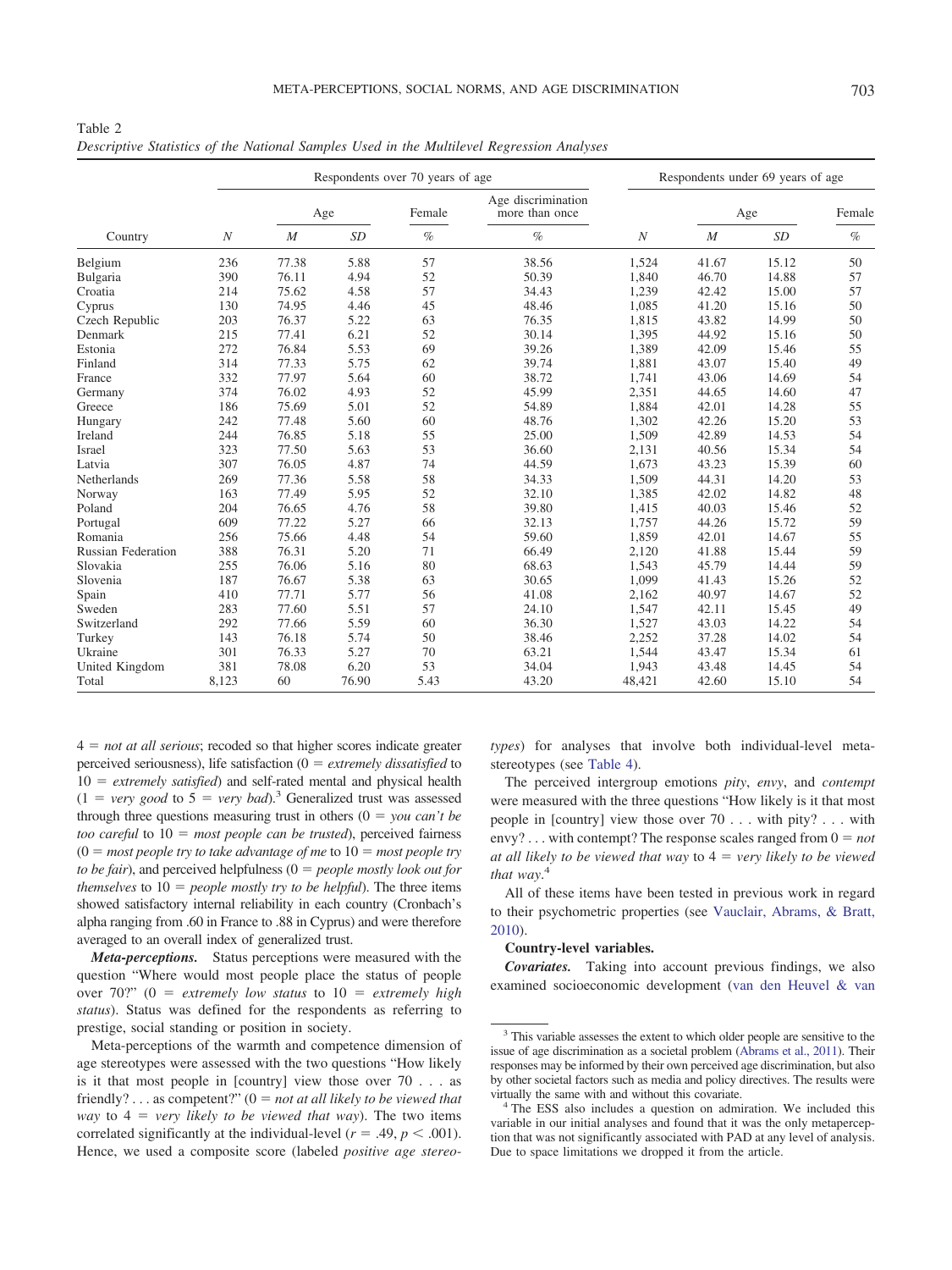<span id="page-6-0"></span>[Santvoort, 2011\)](#page-11-15) and income inequality [\(Vauclair et al., 2015a\)](#page-11-17) as country-level predictors of PAD. We used the Human Development Index (HDI) for the year 2007 [\(Human Development Report,](#page-10-19) [2009\)](#page-10-19) as a proxy for the former. As a measure of income inequality in countries, we used the Gini coefficient from Eurostat for the year 2008.<sup>5</sup> The Gini coefficient used for Turkey was only available for the year 2006. We complemented missing data in Eurostat with Gini coefficients from the World Income Inequality Database for Israel (from 2001), Russia (from 2006) and Ukraine (from  $2006$ ).<sup>6</sup>

*Societal meta-perceptions.* To assess the shared metaperceptions about old age in society, we computed aggregated country-level scores from the ESS based on responses from individuals aged 69 years or under  $(N = 48,421, M_{age} = 42.62,$  $SD<sub>age</sub> = 15.05, 53.7%$  female; see also [Table 2\)](#page-4-0) for each of the following variables: perceived status, competence and warmth, pity, envy, and contempt. Note that contrary to the individuallevel, the warmth and competence stereotype did not correlate significantly at the country-level ( $r = .03$ ,  $p = .86$ ). Hence, they were treated as separate country-level predictors in the full multilevel model (see [Table 4\)](#page-7-0).

*Social norms.* We used responses from individuals under 69 years of age on two items that assessed the internal and external motivation to respond without prejudice [\(Plant & Devine, 1998\)](#page-11-1): "How important is it for you to be unprejudiced against people of other age groups" and "How important is it for you to be seen as being unprejudiced against people of other age groups" (0 = *not at all important* to  $10 =$  *extremely important*). These two measures correlated very highly at the country-level,  $r(28) = .91$ ,  $p < .001$ , so that we averaged them in order to obtain a composite score representing the shared social norm of being unprejudiced on the basis of age.

**Statistical analysis.** Given the clustered data structure (individuals nested within countries), we used multilevel regression analyses (with HLM 7.01, [Raudenbush & Bryk, 2002\)](#page-11-18) and tested the various effects of individual- and societal-level predictors on older people's PAD. This enabled us to establish the extent to which older people's personal meta-perceptions about their age group or the societal context in which they reside account for their PAD.

Our modeling strategy consisted of two main steps: First, we tested each personal and societal meta-perception separately as predictors of older people's PAD in order to verify our hypotheses. We used group-mean centering for individual-level predictors as this is the most appropriate centering strategy when associations between predictors and outcome variable at the lowest level are of substantive interest [\(Enders & Tofighi, 2007\)](#page-10-20). Next, we examined the predictor's influence at the two levels by including the individual-level predictor together with its societal-level counterpart into the same model. We used grand-mean centering for all predictors here because any individual-level predictor under grand-mean centering is a composite of within- and between-cluster variation and can therefore be correlated with a Level 2 predictor. Most important, this means that if the magnitude of the association between the predictor and criterion variable is identical at both levels, the Level 2 predictor provides no additional explanatory power [\(Enders & Tofighi, 2007\)](#page-10-20). If a societal meta-perception explains unique variance PAD over and above older people's personal meta-perception, it provides evidence that the metaperception has emergent properties when aggregated to the group level.

Second, we tested the full multilevel regression model in a stepwise procedure. We started with Model 0, which is the model without any predictors that reveals how much of the total variance in PAD is associated with country differences as opposed to individual differences (i.e., the intraclass correlation coefficient [ICC]). For Model 1a, we added individual-level covariates with only the intercepts varying randomly. In Model 1b, we examined the predictive power of individual-level meta-perceptions over and above individual-level covariates. Model 2a examines country-level covariates and Model 2b the social norm of intolerance of age prejudice as predictor of older people's PAD. In the final model (Model 3) only country-level variables that emerged as significant predictors in previous analyses (see [Table 3\)](#page-6-0) are added. This strategy allowed us to preserve a maximum degree of freedom at the country-level. Models 2a, 2b, and 3 include individual-level covariates because this adjusts for possible compositional differences between countries in regard to variables that might also explain between-country differences in older people's PAD. For example, previous research found that subjective ill-health is related to age discrimination [\(van den Heuvel & van Santvoort,](#page-11-15) [2011\)](#page-11-15). By taking into account that some countries may be composed of a larger proportion of older people reporting ill-health than in other countries, we can assess the unique predictive power of metaperceptions on the criterion variable.

#### **Results**

**Meta-perceptions at the individual- and societal-level.** [Table 3](#page-6-0) summarizes the predictive relationships of meta-perceptions, regarding each element of ageism, on PAD at the different levels of analysis.

*Status.* Consistent with H1a, older adults with personal meta-perceptions of lower status of older people reported experiencing more age discrimination (higher PAD). Consistent with H1b, those living in *countries* in which the status of older people (societal meta-perception) was perceived to be lower also experienced more age discrimination. The predictive contribution of societal-level meta-perceptions was diminished but remained significant when controlling for older people's personal meta-perceptions ( $p < .05$ ).

*Stereotypes.* Consistent with H2a, respondents with metaperceptions of older people as being more friendly also reported less PAD. Similarly, H2b was supported as higher societal metaperceptions were also negatively related to PAD. However, including both levels of meta-perceptions in the model diminished the country-level effect indicating that the association between the two variables is the same across levels of analysis and that there is no explanatory gain in including the societal perceptions (cf. [Bliese &](#page-10-12) [Jex, 2002\)](#page-10-12).

Older people's personal meta-perceptions of competence were also significantly negatively related to PAD, consistent with H3a. However, societal meta-perceptions did not relate to PAD, ruling out H3b and indicating that this variable only related to PAD at the individual-level.

*Emotions.* In line with H4a and H4b, personal and societal meta-perceptions of pity related to PAD positively, and both

<sup>&</sup>lt;sup>5</sup> Please see [http://appsso.eurostat.ec.europa.eu/nui/show.do?dataset](http://appsso.eurostat.ec.europa.eu/nui/show.do?dataset=ilc_di12&lang=en)= [ilc\\_di12&lang](http://appsso.eurostat.ec.europa.eu/nui/show.do?dataset=ilc_di12&lang=en)=en

 $\overline{6}$  Please see <http://www.wider.unu.edu/research/Database/>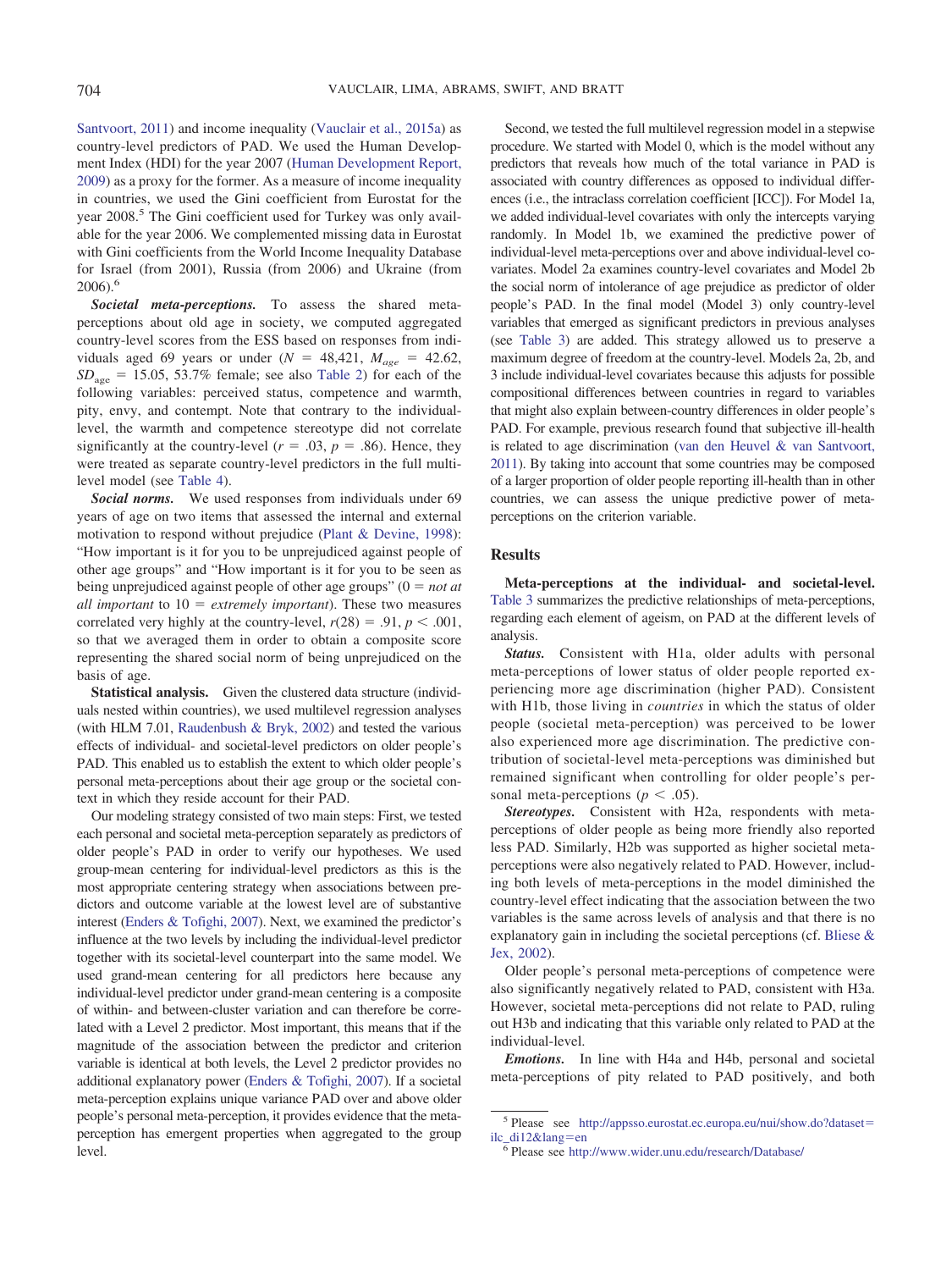| I<br>×<br>. . | I<br>۰. |
|---------------|---------|

<span id="page-7-0"></span>

| Table 3                                                                                                      |  |  |  |  |
|--------------------------------------------------------------------------------------------------------------|--|--|--|--|
| Multilevel Regression Models With Only Meta-Perceptions as Predictors at the Individual- and Societal-Levels |  |  |  |  |

|                                                                                             |           |                   |                   |                  |                | Hypotheses and tests of personal and societal meta-perceptions |                  |                  |           |                  |                  |          |                 |                  |           |                  |                  |          |
|---------------------------------------------------------------------------------------------|-----------|-------------------|-------------------|------------------|----------------|----------------------------------------------------------------|------------------|------------------|-----------|------------------|------------------|----------|-----------------|------------------|-----------|------------------|------------------|----------|
| Predictor                                                                                   | $H1a^a$   | H1b <sup>b</sup>  | Both <sup>c</sup> | H <sub>2</sub> a | H2b            | Both                                                           | H <sub>3</sub> a | H <sub>3</sub> b | Both      | H <sub>4</sub> a | H <sub>4</sub> b | Both     | H <sub>5a</sub> | H <sub>5</sub> b | Both      | H <sub>6</sub> a | H <sub>6</sub> b | Both     |
| Individual-level<br><b>Status</b><br>Friendliness<br>Competence<br>Pity<br>Envy<br>Contempt | $-.03***$ |                   | $-.03***$         | $-.10***$        |                | $-.10***$                                                      | $-.04c$          |                  | $-.05***$ | $.09***$         |                  | $.09***$ | $.06***$        |                  | $.06***$  | $.17***$         |                  | $.17***$ |
| Societal-level<br><b>Status</b><br>Friendliness<br>Competence<br>Pity<br>Envy<br>Contempt   |           | $-.13***$ $-.11*$ |                   |                  | $-.68***$ -.60 |                                                                |                  | $-.04$           | .02       |                  | $.75***$         | $.67***$ |                 | $-.44***$        | $-.55***$ |                  | .25              | .13      |

*Note.* Values in bold denote results that lend more support to psychological phenomena. Analyses were conducted by using the design weight (as provided by the European Social Survey [ESS; [European Social Survey Round 4 Data, 2008\]](#page-10-0)) and individual-level covariates to adjust for a possible sampling bias

and compositional effects, respectively. The results were virtually identical without individual-level covariates.<br><sup>a</sup> Hypotheses with an "a" suffix are group-mean centered. <sup>b</sup> Hypotheses with a "b" suffix are grand-mean of individual- and societal-level meta-perceptions. All predictors are grand-mean centered.

 $p < .05.$  \*\*p < .01. \*\*\*  $p < .001.$ 

remained significant predictors when they were included in the model, showing that pity meta-perceptions relate to discrimination simultaneously at both the individual- and societal-levels.<sup>7</sup>

In line with H5a, older people's personal meta-perception of envy predicted PAD positively. Surprisingly, societal meta-perceptions were significantly negatively related to PAD (contrasting with H5b), indicating that opposing implications follow from individual- and societal meta-perceptions of envy toward older people.

Consistent with H6a, older people's personal meta-perceptions of contempt were positively related to PAD, however there was no association between societal meta-perceptions of contempt and PAD (failing to support H6b). Hence, this variable operated at the individual-level only.

In sum, nine of the 12 hypotheses on meta-perceptions were confirmed. Among the disconfirmations, two were rejected at the societal-level (contempt and competence) and one result revealed a societal-level association that was opposite to what we found at the individual-level (envy).

**Full multilevel regression models.** [Table 4](#page-7-0) shows the full multilevel regression models in which we probed into the robustness of our findings in a stepwise procedure. Model 0 yielded an estimated grand mean of 0.53 ( $SE = 0.05$ ,  $p < .001$ ), indicating that on average across all ESS countries, older people experienced levels of age discrimination that were significantly above zero. Note that the grand-mean refers to incidents of age discrimination within the last year. Hence, responses are likely to be an underestimation when it comes to overall PAD.

The ICC showed that a large proportion of the total variance in older people's PAD was due to individual differences (91.37%), and the remaining 8.63% of variance was associated with differences between countries. The chi-square statistic indicated that the differences in mean scores were significant,  $\chi^2(28) = 785.01$ ,  $p <$ .001, justifying follow-up analyses using country-level predictors.

the country were not significant predictors of experienced age discrimination. Respondents reported significantly more incidents of age discrimination if they perceived themselves to be poorer, less satisfied with their lives, reported greater subjective ill-health, had less trust in other people, and thought that age discrimination was a rather serious issue in society. Contrary to [van den Heuvel and van Santvoort's](#page-11-15) [\(2011\)](#page-11-15) findings, which were based on ordinary regression analyses of the clustered ESS data, our multilevel results indicated that gender and level of education were not significant predictors of PAD. This set of individual-level predictors explained 8% of the within-country variance.

In Model 1b, we also tested all personal meta-perceptions as predictors of age discrimination. Note that friendliness and competence were here included as a composite score representing positive age stereotypes since the effect of competence was diminished when entered together with friendliness which is due to their relatively high individual-level correlation. This issue did not occur for all other meta-perceptions. [Table 4](#page-7-0) shows that the results remain unchanged compared to those reported in [Table 3:](#page-6-0) PAD was lower among older respondents who perceived the status of their age group to be higher in society, who thought that they were

Model 1a shows the effects of covariates that have previously been related to PAD. Consistent with previous findings [\(van den Heuvel &](#page-11-15) [van Santvoort, 2011\)](#page-11-15), respondents' age and whether they were born in

<sup>7</sup> We also examined whether the results change when examining the "treated badly" and "lack of respect" items as separate criterion variables. As one of the reviewers suggested, it is conceivable that pity would predict patronizing/benevolent prejudice experiences (i.e., lack of respect), whereas contempt and envy would predict more hostile experiences (i.e., bad treatment). However, we did not find evidence for this. The pattern of results was very similar for these two items and matched the ones reported in [Table 3;](#page-6-0) bad treatment item:  $\frac{\text{pity}_{\text{Level}}}{\text{1}}$ :  $B = 0.075$ ,  $p < .001$  and pity<sub>Level 2</sub>:  $B = 0.583$ ,  $p < .001$ ; envy<sub>Level 1</sub>:<br>  $B = 0.050$ ,  $p < .001$ , and envy<sub>Level 2</sub>:  $B = -0.431$ ,  $p < .01$ ; contempt<sub>Level</sub>  $_1$ : *B* = 0.161, *p* < .001 and contempt<sub>Level</sub>  $_2$ : *B* = 0.125,  $p = .594$ ; lack of respect item: pity<sub>Level 1</sub>:  $B = 0.099$ ,  $p < .001$ , and pity<sub>Level 2</sub>:  $B = 0.617$ ,  $p < .001$ ; envy<sub>Level 1</sub>:  $B = 0.059$ ,  $p < .001$ , and envy<sub>Level 2</sub>:  $B = -0.525$ ,  $p < .001$ ; contempt<sub>Level 1</sub>:  $B = 0.198$ ,  $p <$ .001, and contempt<sub>Level 2</sub>:  $B = 0.145$ ,  $p = .579$ .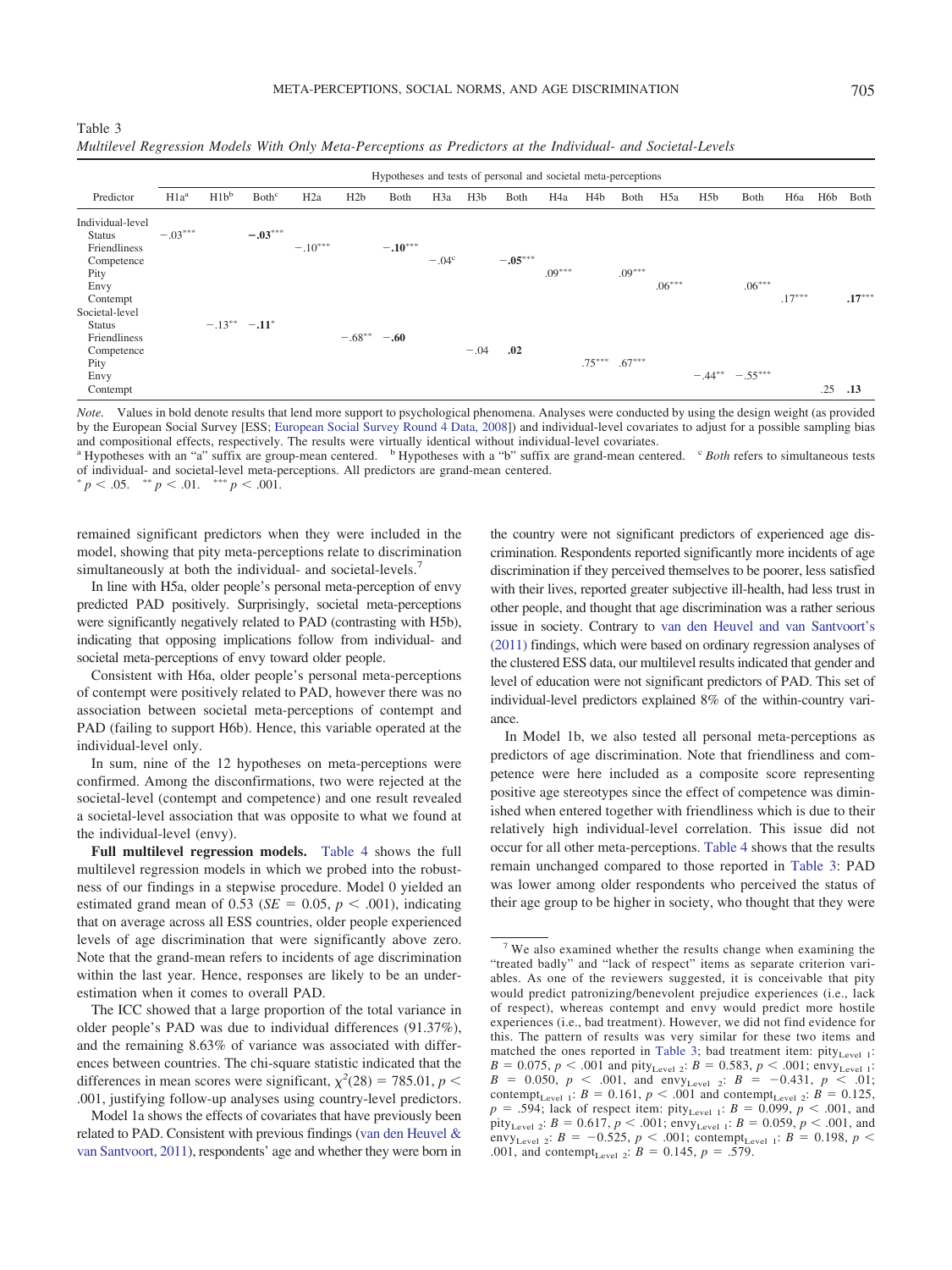<span id="page-8-0"></span>

|                                      | Model 0           | Model 1a                              | Model 1b          | Model 2a          | Model 2b   | Model 3    |
|--------------------------------------|-------------------|---------------------------------------|-------------------|-------------------|------------|------------|
| Predictor                            | $.527***$         | $.598***$                             | $.599***$         |                   |            |            |
|                                      |                   | $.568***$                             | $.571***$         | $.597***$         |            |            |
|                                      |                   | Individual-level predictors           |                   |                   |            |            |
| Female                               |                   | .034                                  | .038              | .039              | .038       | .038       |
| Born in country                      |                   | .048                                  | .041              | .043              | .037       | .03        |
| Age                                  |                   | .002                                  | .004              | .004              | .004       | .004       |
| Education                            |                   | .004                                  | .006              | $.007***$         | $.007*$    | $.007*$    |
| Subjective poverty                   |                   | $.104***$                             | $.107***$         | $.110***$         | $.108***$  | $.106***$  |
| Subjective ill-health                |                   | $.071***$                             | $.064***$         | $.064***$         | $.063***$  | $.062***$  |
| Life satisfaction                    |                   | $-.041***$                            | $-.037***$        | $-.036***$        | $-.036***$ | $-.036***$ |
| Seriousness ageism                   |                   | $.118***$                             | $.110***$         | $.111***$         | $.111***$  | $.109***$  |
| Generalized trust                    |                   | $-.026***$                            | $-.022***$        | $-.022***$        | $-.021***$ | $-.021***$ |
| <b>Status</b>                        |                   |                                       | $-.016**$         | $-.015**$         | $-.015***$ | $-.016**$  |
| Positive age stereotype <sup>a</sup> |                   |                                       | $-.075***$        | $-.075***$        | $-.075***$ | $-.075***$ |
| Pity                                 |                   |                                       | $.031***$         | $.032***$         | $.033***$  | $.031***$  |
| Contempt                             |                   |                                       | $.137***$         | $.138***$         | $.138***$  | $.138***$  |
| Envy                                 |                   |                                       | $.027**$          | $.025*$           | $.025*$    | $.027**$   |
|                                      |                   |                                       |                   |                   |            |            |
|                                      |                   | Country-level predictors <sup>b</sup> |                   |                   |            |            |
| HDI                                  |                   |                                       |                   | $-.744$           |            |            |
| Gini coefficient                     |                   |                                       |                   | $-.002$           |            |            |
| <b>Status</b>                        |                   |                                       |                   |                   |            | .065       |
| Friendliness                         |                   |                                       |                   |                   |            | .031       |
| Pity                                 |                   |                                       |                   |                   |            | .197       |
| Envy                                 |                   |                                       |                   |                   |            | $-.12$     |
| Norm of intolerance of age prejudice |                   |                                       |                   |                   | $-.125***$ | $-.139**$  |
|                                      |                   | Variance components                   |                   |                   |            |            |
|                                      |                   |                                       |                   |                   |            |            |
| Individual-level                     | .666<br>$.063***$ | .613<br>$.076***$                     | .553<br>$.077***$ | .553<br>$.022***$ | .553       | .553       |
| Country-level                        |                   |                                       |                   |                   | $.016***$  | $.012***$  |
|                                      |                   | Model fit statistics                  |                   |                   |            |            |
| Deviance                             | 19,687            | 14,982                                | 12,801            | 12,768            | 12,761     | 12,753     |
| df                                   | 3                 | 12                                    | 17                | 19                | 18         | 22         |
|                                      |                   | Explained variance                    |                   |                   |            |            |
| Individual-level $(\%)$              |                   | 7.97                                  | 16.97             |                   |            |            |
| Country-level (%)                    |                   |                                       |                   | 65.08             | 74.6       | 80.95      |

| Table 4 |  |  |  |                                                                                          |
|---------|--|--|--|------------------------------------------------------------------------------------------|
|         |  |  |  | Full Multilevel Regression Models Predicting Older People's Perceived Age Discrimination |

*Note.* Individual-level predictors in Model 1a and 1b are group-mean centered and in Model 2a, 2b, and 3 grand-mean centered. Analyses were conducted by using the design weight (as provided by the European Social Survey [ESS; [European Social Survey Round 4 Data, 2008\]](#page-10-0)) to adjust for a possible sampling bias.  $HDI = Human Development Index$ .

<sup>a</sup> This is an index composed of friendliness and warmth ratings because of the high inter-item correlation at the individual-level. <sup>b</sup> Only country-level variables that emerged as significant predictors in previous analyses are included.  $p < .05.$  \*\*p < .01. \*\*\*  $p < .001.$ 

stereotyped positively and met with little pity, envy and contempt. The model explained 17% of the variance in PAD and was significantly better than Model 1a,  $\chi^2(5) = 2181$ ,  $p < .001$ .

In Model 2a we examined the socioeconomic context as country-level predictors of PAD after taking into account all individual-level predictors. We found no evidence that the HDI or income inequality were predictive of the criterion variable over and above the individual-level covariates. Hence, they were dropped from subsequent models.

Next, we found confirmation for H7 that the social norm of being non-age prejudiced should be significantly negatively related to older people's PAD (Model 2b). In the final model, we added all societal meta-perceptions that had emerged as significant predictors in previous analyses as shown in [Table 3.](#page-6-0) We verified

that there was no issue of multicollinearity among the countrylevel predictors ( $r_{\text{maximum}} = .79$ ). Model 3 shows that the social norm was the only variable that remained significant. Although Model 3 explained 81% of the between-country variance (compared with 75% in Model 2b), a chi-square test for nested models showed that there was no significant difference between Model 3 and Model 2b,  $\chi^2(4) = 8$ , *ns*. Hence, to understand why there are differences between countries in older people's PAD, it is crucial to know whether there is a social norm of being unprejudiced toward other age groups or not. In societies in which there is a stronger shared norm of intolerance of age prejudice, older people do indeed report experiencing significantly less age discrimination.

[Figure 1](#page-8-0) shows the relationship between this country-level predictor and PAD scores across ESS countries. At the lower end of the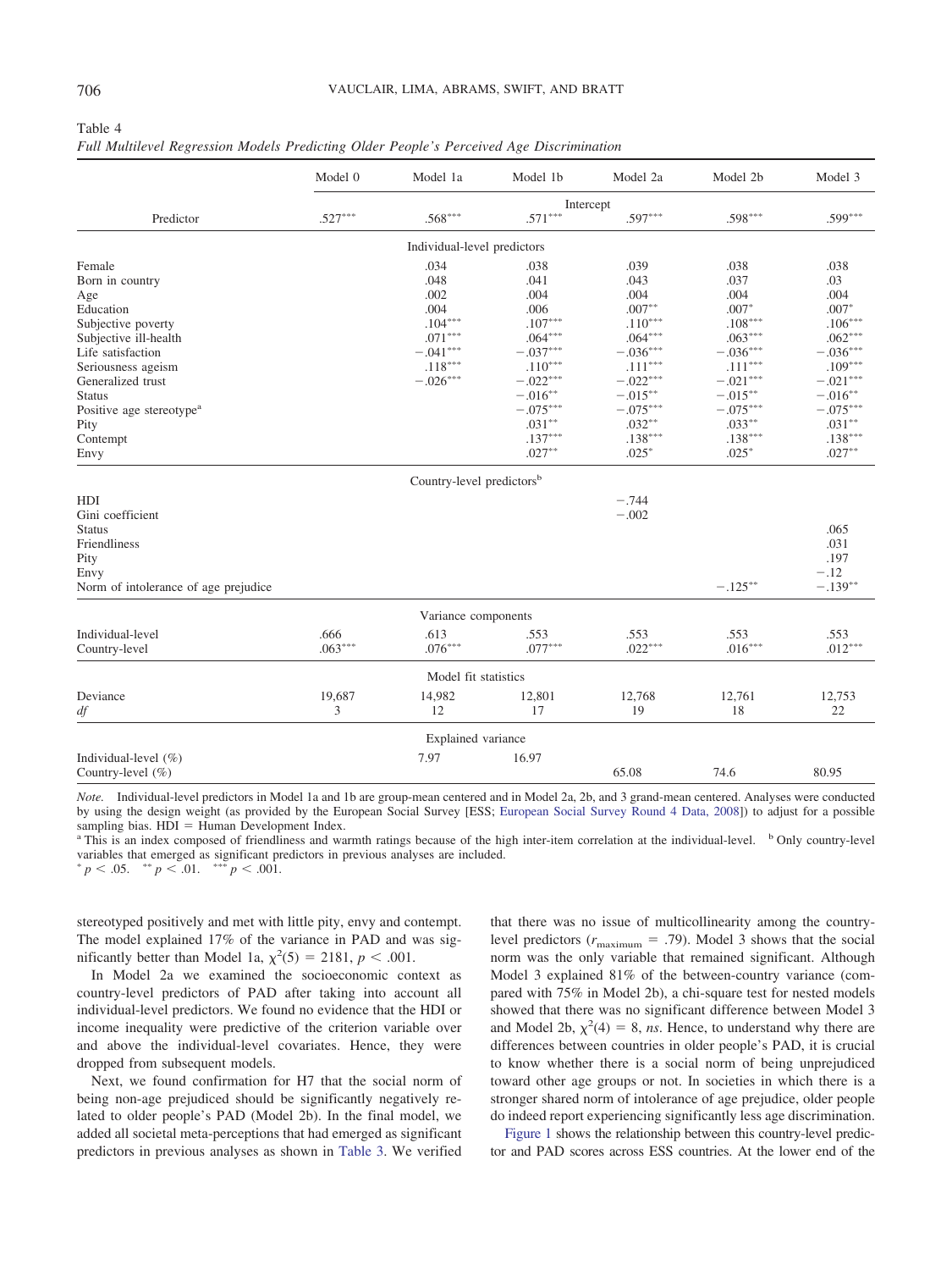

*Figure 1.* Association between frequency of perceived age discrimination scores for older people (above 70 years of age) in ESS countries (Belgium [BE], Bulgaria [BG], Switzerland [CH], Cyprus [CY], Czech Republic [CZ], Germany [DE], Denmark [DK], Estonia [EE], Spain [ES], Finland [FI], France [FR], United Kingdom [GB], Greece [GR], Croatia [HR], Hungary [HU], Israel [IL], Latvia [LV], Netherlands [NL], Norway [NO], Poland [PL], Portugal [PT], Romania [RO], Russian Federation [RU], Sweden [SE], Slovenia [SI], Slovakia [SK], Turkey [TR], Ukraine [UA]) and the social norm of intolerance of age prejudice.

slope, there is no coherent underlying pattern that can be identified. Some Nordic (e.g., Sweden, Norway), Western (e.g., Germany, Netherlands), Southern (e.g., Portugal, Cyprus), and Eastern European (e.g., Poland, Estonia) countries cluster here together. However, those that are located at the higher end of the slope tend to be mostly Eastern European countries (e.g., Ukraine, Slovakia).

#### **Discussion**

**Older people's personal meta-perceptions.** Consistent with previous research [\(Fiske et al., 2002;](#page-10-8) [Garstka et al., 2004;](#page-10-4) [Pinel,](#page-11-4) [1999,](#page-11-4) we found that if older people personally believe that their age group is seen as of lower social status and that others feel pity, contempt and envy toward them and stereotype them negatively, they also report experiencing more age discrimination. The fact that different types of emotions, which to some extent could be considered as incompatible (e.g., envy and contempt), were predictive of age discrimination suggest that there may be different subgroups of older people. Although the perception of subgroups of older people has been studied before (e.g., [Brewer, Dull, & Lui,](#page-10-21) [1981;](#page-10-21) [Schmidt & Boland, 1986\)](#page-11-19), the present cross-national findings go well beyond the relatively limited samples from the American context in which they have been examined previously. Our study points to the possibility that older people may perceive and possibly identify with different old age subgroups that are not characterized by age boundaries (e.g., the young-old, old-old distinction), but by sociopsychological characteristics (e.g., the pitied seniors with low social status vs. the envied seniors with high social status). This opens up new research avenues in regard to self-categorization and identification with these groups and their implications for successful aging. Considering sociopsychological diversity in old age would also reconcile the different ageism theories which have been proposed in the literature (for a review, see [North & Fiske, 2012\)](#page-11-12).

**Societal meta-perceptions.** Societal meta-perceptions regarding older people's status and the specific emotions of pity and envy felt toward them were predictive of older people's PAD after controlling for the individual-level counterparts. The status and pity results are consistent with our hypotheses (see also, [Cuddy et al., 2007;](#page-10-7) [Fiske](#page-10-8) [et al., 2002\)](#page-10-8), but the finding that envy relates negatively to older people's PAD, and therefore shows a different sign than at the individual-level, is surprising. This nonisomorphism across levels of analyses points to different meanings of envy at the individual- and societal-level (cf. [Bliese & Jex, 2002\)](#page-10-12). It seems that there are ageing meta-perceptions that vary from the default perception of pity (cf. [North & Fiske, 2012\)](#page-11-12). It appears that there is a specific image of (a subgroup of) older people in society that is envied. For instance, the baby boomer generation is usually portrayed as retiring with good health, having a relatively high education, solid financial resources and as enjoying a comfortable lifestyle. This may lead to a shared perception of older people and retirement which elicits envy, but of a benign type which involves the motivation to improve one's own position and to achieve the same goals—as opposed to a malicious type, which is the motivation to cause damage to the target (see [Abrams & Vasiljevic, 2014;](#page-10-22) [van de Ven, Zeelenberg, & Pieters,](#page-11-20) [2009\)](#page-11-20). In a societal context in which older people are seen this way, they may not encounter much age discrimination. On the other hand, older adults who personally believe that others envy their age group may be especially sensitive to any discriminatory practice that they interpret as an expression of a malicious form of envy. This discrepancy in perceptions and its contrasting implications for older people's aging experience is worth exploring in future research into approaches for improving intergenerational relations, especially from the perspective of older people.

**Individual- versus societal-level associations.** The predictive power of societal meta-perceptions of friendliness and social status was diminished considerably when controlling for the individual-level counterparts. This indicates that they carry similar meaning at both levels of analysis. Thus, knowing about the societal views for these elements does not make any significant contribution in understanding older people's PAD (cf. [Bliese & Jex, 2002\)](#page-10-12). This may be because of the shared knowledge that a concomitant of old age is the retirement from professional activities which diminishes the perceived social status of older people (see also [Vauclair et al., 2015b\)](#page-11-10). The result referring to friendliness may have evolutionary underpinnings and, therefore, also the same meaning at the individual- and societal-level. Evolutionary theories suggest that older people's physical (e.g., baldness in men, softer voices) and specific intellectual attributes (e.g., wisdom) signal warmth and friendliness which convey nonthreatening characteristics. They may have been selected for in the course of evolution because they inhibit attack by other group members and therefore preserve older people's valuable knowledge and experience (see [Zebrowitz & Montepare, 2002\)](#page-11-21).

Especially intriguing are those aging perceptions that show nonisomorphic effects across levels of analyses. They point to distinctive and sometimes contrasting effects on experiences of discrimination associated with older people's personal views and those endorsed by society. Whereas envy perceptions show the most extreme form of differential effects (opposite signs at different levels of analyses), results for pity differ because the associations are of the same sign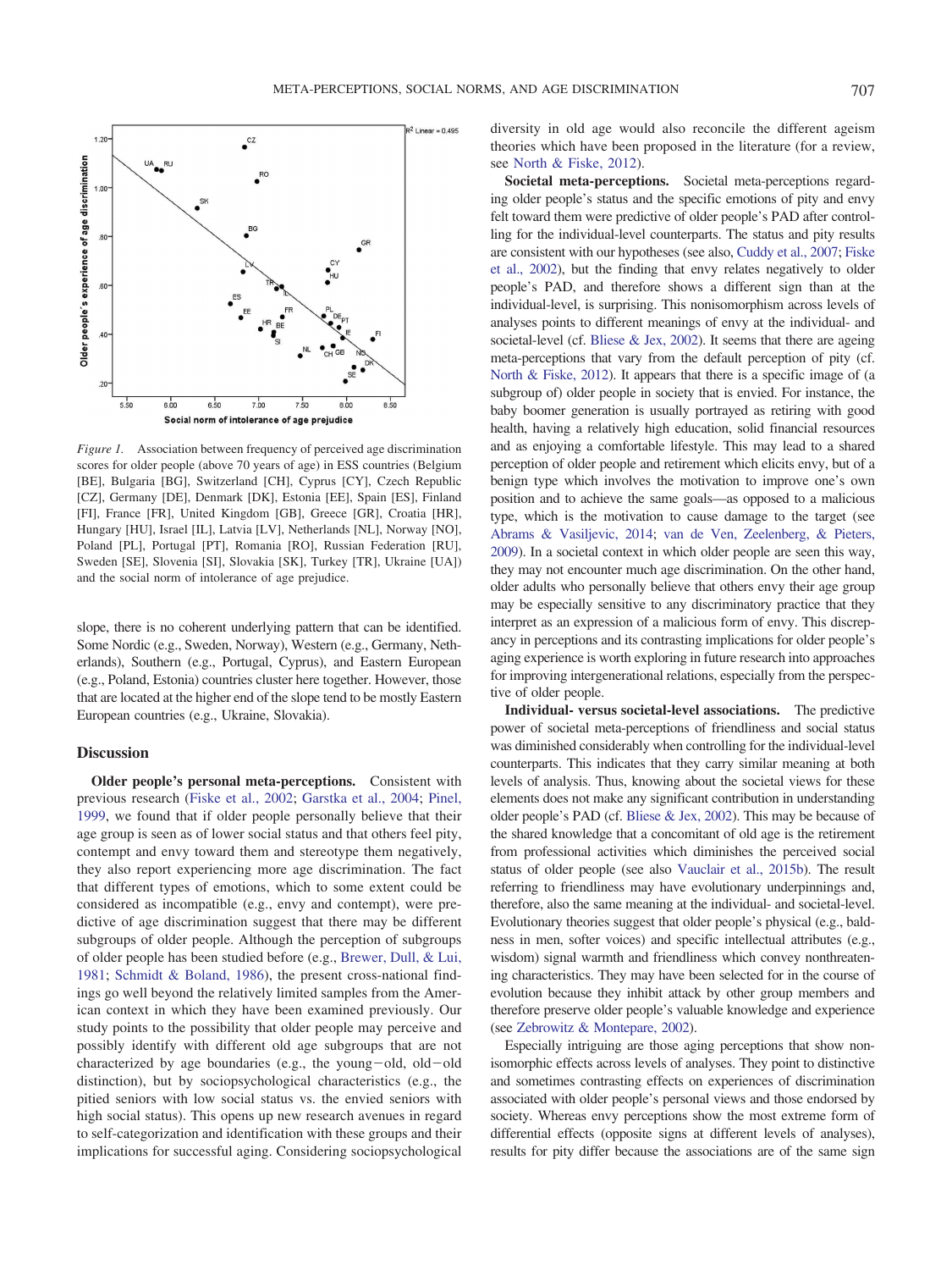across levels, yet societal meta-perceptions of pity have predictive power over and above older people's personal meta-perceptions. It is conceivable that older people have internalized the societal idea that old age is associated with passiveness, neediness, and frailty (cf. [Levy, 2009\)](#page-10-1) and, therefore, tend to behave accordingly triggering ageist behavioral responses in others, which in turn increase their PAD. However, beyond these subjective perceptions there is also strong evidence that pity has emergent properties when aggregated to the group level. This corroborates past research in which it has been argued that pity is a central emotion felt toward older people (e.g., [Fiske et al., 2002\)](#page-10-8). Our results indicate that this ambivalent emotion is indeed a powerful variable operating at both the individual- and societal-level which suggests that intervention schemes, targeting specifically pity perceptions, need to be directed at both older individuals as well as societies in order to counteract PAD.

Finally, competence and contempt were the only meta-perceptions that predicted age discrimination at the individual-level but not at the societal-level. This points to an important aspect regarding the social construction of the aging process. While contemporary aging theories argue that older people simply adopt societal views on old age across the life span (see, e.g., [Levy, 2009\)](#page-10-1), these findings suggest a more complex picture. The meta-perception of competence is usually related to perceptions of physical and cognitive declines which are frequently explained in terms of'inevitable' biological outcomes of aging (cf. [Levy, 2003\)](#page-10-23). Hence, it might be that this specific notion of aging becomes highly self-relevant once individuals enter old age. Furthermore, this self-relevance might lead to self-fulfilling prophecies and therefore heighten the perception of age discrimination. This association does not occur at the societal-level because the selfrelevance aspect means that it is an entirely psychological phenomenon that might increase older people's sensitivity for age discrimination. A similar mechanism may apply to contempt, which includes feelings of disgust and possibly general anxieties due to the fact that aging can bring about illness and disability and eventually death. Again, this should become highly self-relevant for older people which in turn may make them more sensitive to any corresponding ageist behaviors. We are aware that more research is needed in order to shed light on these tentative speculations.

<span id="page-10-22"></span><span id="page-10-17"></span><span id="page-10-12"></span><span id="page-10-3"></span>**Beyond meta-perceptions: Social norms.** We also examined social norms of intolerance of age prejudice as country-level predictors of older peoples' PAD. The motivation to be unprejudiced has been studied extensively at the individual-level [\(Kunst](#page-10-16)[man et al., 2013\)](#page-10-16), yet our study is the first to show its predictive power as a variable characterizing the social climate on older people's PAD. In countries in which people think that it is important to be unprejudiced toward other age groups, older people reported less instances of age discrimination. Moreover, this variable trumped all societal-level meta-perceptions in the prediction of age discrimination suggesting that implementing social norms promoting tolerance are an important factor to improve older people's aging experience.

<span id="page-10-21"></span><span id="page-10-18"></span><span id="page-10-9"></span><span id="page-10-7"></span>It has long been argued that a macro-level perspective can substantially augment psychological accounts of collective realities in which social forces operate in a larger societal context that contribute to individual behavior [\(Oishi & Graham, 2010\)](#page-11-0). In the present article, we showed that the social climate is related to older people's aging experience over and above personal and societal meta-perceptions. This has important implications for society given that the motivation to be unpreju<span id="page-10-20"></span><span id="page-10-13"></span><span id="page-10-10"></span>diced as a social norm can be expressed and reinforced in institutions implicitly as well as explicitly, for example, in terms of choices of terms to refer to older people and their legal rights. Here we have shown that the social climate plausibly has significant consequences in terms of how older people are treated within a society as a whole, regardless of people's personal attitude toward them (cf. [Frymer, 2005\)](#page-10-24). Thus one important avenue for policy interventions to tackle age discrimination is to introduce or increase awareness of social norms that actively inhibit prejudice toward other age groups, especially in some national contexts.

#### <span id="page-10-6"></span><span id="page-10-0"></span>**Limitations**

<span id="page-10-14"></span>The ESS data were collected at the height of the global financial crisis during 2008 to 2010 raising the question of whether the findings are specific to this particular time period. Cross-national longitudinal data on this topic would be insightful into how these changes affect meta-perceptions, norms and perceived discrimination. However, the ESS Round 4 data remain the only crossnational data available, so at present we can do no more than speculate regarding period effects.

<span id="page-10-8"></span><span id="page-10-5"></span>Our decision to focus on the aging experience of those over 70 years of age raises the question of whether the findings may generalize to the young-old age group. To gauge this possibility, we repeated the analyses in Model 1b (see [Table 4\)](#page-7-0) with individual-level meta-perceptions and covariates as predictors of PAD using a sample of respondents over 50 years of age  $(N = 25,814; M_{age}$  64.63,  $SD = 10.00; 56.3%$  female). We found no difference in the results compared to the subsample with respondents over the age of  $70<sup>8</sup>$  Hence, the results remain stable even when considering a more inclusive age range. This might be explained by the fact that age is a continuous variable (unlike gender and race).

<span id="page-10-24"></span><span id="page-10-19"></span><span id="page-10-15"></span><span id="page-10-4"></span>Regarding societal meta-perceptions, it might also be that the young-old (60 to 69 years of age) do not share the outgroup perspective on old age. To assess whether this would make a difference, we correlated societal meta-perceptions based on those younger than 70 years of age with those younger than 60 years of age. The correlations show that they are almost identical ranging from  $(r = .993$  for pity to  $r = .999$  to social status). Hence, excluding the young-old would not make a difference in the data representing societal views on age.

<span id="page-10-16"></span><span id="page-10-11"></span><span id="page-10-2"></span>We are aware that cross-sectional evidence constrains interpretation of cause and effect. Thus we relied on theoretically specified hypotheses that meta-perceptions of old age should predict older people's PAD. We think it is seems reasonable to assume that societal meta-perceptions of individuals under the age of 70 are not primarily caused by older people's PAD. Hence, the greater ambiguity concerns the association between older peoples'personal meta-perceptions and PAD. Here the opposite direction of effects is indeed conceivable: older people who perceive age discriminatory acts may develop certain meta-beliefs about their age group. Previous experimental studies support the hypothesized direction of effects from meta-

<span id="page-10-23"></span><span id="page-10-1"></span><sup>&</sup>lt;sup>8</sup> Status:  $B = -0.017$ ,  $p < .001$ ; age stereotypes:  $B = 0.041$ ,  $p < .001$ ; pity:  $B = 0.022$ ,  $p < .001$ ; contempt:  $B = 0.126$ ,  $p < .001$ ; envy:  $B =$  $0.045$ ,  $p < .001$ .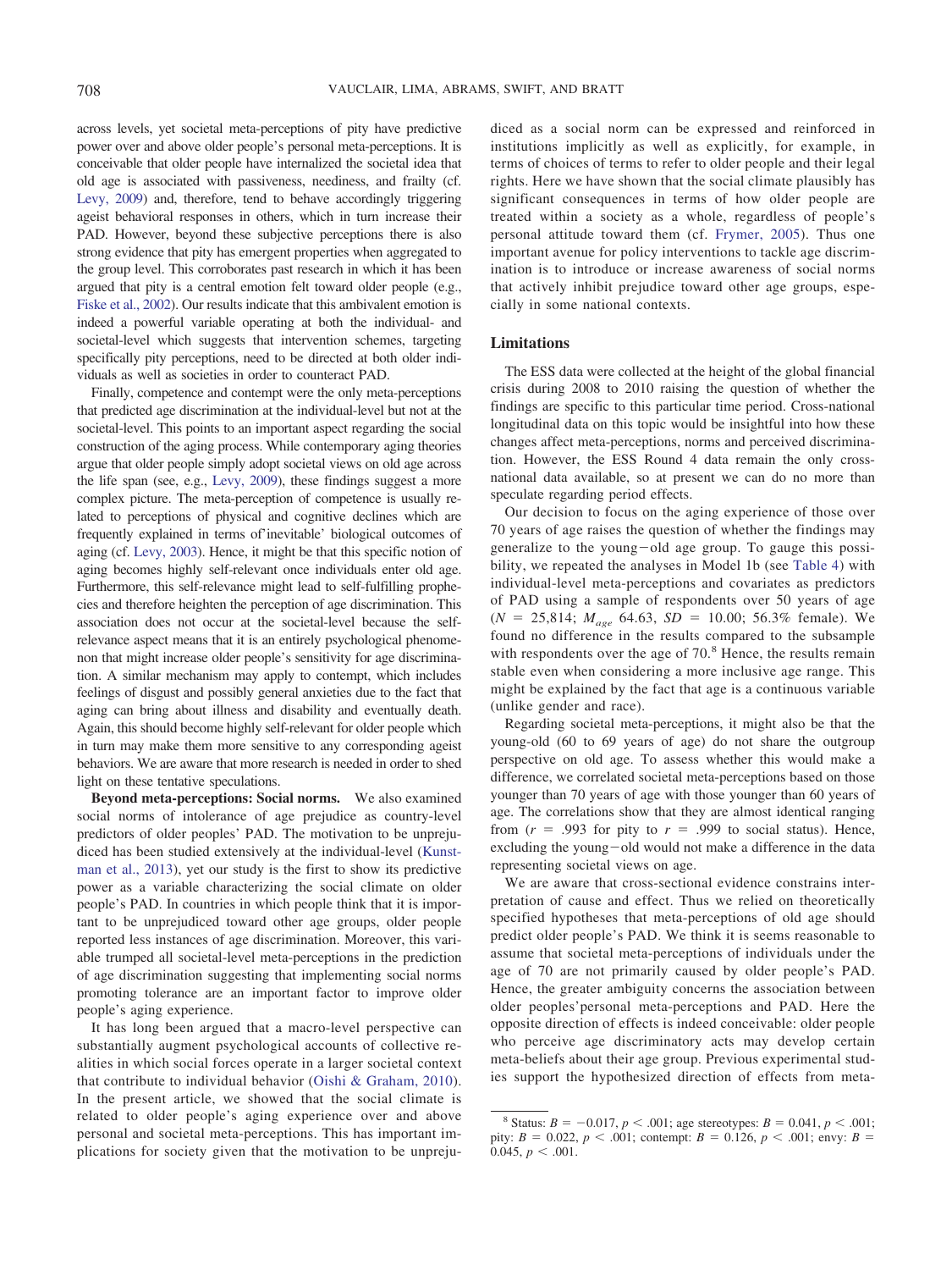<span id="page-11-7"></span>perception to the experience of discrimination [\(Frey & Tropp,](#page-10-5) [2006;](#page-10-5) [Vorauer, Hunter, Main, & Roy, 2000\)](#page-11-22), but it is plausible that a more complex bidirectional causation exists (see also [Vorauer & Kumhyr, 2001\)](#page-11-23).

<span id="page-11-8"></span>The evidence is also limited by the use of single item measures, in common with that from most major social surveys. Items in the ESS meet the highest methodological standards in survey research to ensure reliability and validity. They are pilot tested extensively for construct validity and are subjected to scrutiny, peer review and evaluation by the ESS Central Coordinating Team. In addition, the measures in this research had been used in numerous previous surveys, bolstering confidence that they are good indicators of ageist beliefs that can be meaningfully interpreted (for further reliability and validity analyses, see also [Vauclair et al., 2010\)](#page-11-16).

#### <span id="page-11-13"></span><span id="page-11-12"></span><span id="page-11-11"></span>**Conclusion**

<span id="page-11-24"></span><span id="page-11-4"></span><span id="page-11-0"></span>Population aging poses a number of challenges for government budgets. Age discrimination constitutes an important psychosocial stressor which can increase the risk of ill-health (cf. [Pascoe](#page-11-24) [& Smart Richman, 2009;](#page-11-24) [Vauclair et al., 2015a\)](#page-11-17). Hence, understanding how personal and societal aging perceptions may bear on older people's experience of age discrimination is an important step toward developing appropriate counter-ageism strategies. The present evidence suggests that interventions need to be directed at multiple levels and must target different elements of beliefs about older people as well as social norms about age prejudice. We hope that future research efforts will continue to develop a fuller understanding of a multilevel perspective on ageism.

#### **References**

- <span id="page-11-18"></span><span id="page-11-5"></span><span id="page-11-1"></span>Abrams, D., & Vasiljevic, M. D. (2014). How does macroeconomic change affect social identity (and vice versa?): Insights from the European context. *Analyses of Social Issues and Public Policy, 14,* 311–338. <http://dx.doi.org/10.1111/asap.12052>
- <span id="page-11-19"></span>Abrams, D., Vauclair, C.-M., & Swift, H. (2011). *Predictors of attitudes to age across Europe* (Report No. 735). London, UK: Department for Work and Pensions. [http://research.dwp.gov.uk/asd/asd5/rports2011-](http://research.dwp.gov.uk/asd/asd5/rports2011-2012/rrep735.pdf) [2012/rrep735.pdf](http://research.dwp.gov.uk/asd/asd5/rports2011-2012/rrep735.pdf)
- <span id="page-11-9"></span><span id="page-11-6"></span>Bliese, P. D., & Jex, S. M. (2002). Incorporating a multilevel perspective into occupational stress research: Theoretical, methodological, and practical implications. *Journal of Occupational Health Psychology, 7,* 265– 276. <http://dx.doi.org/10.1037/1076-8998.7.3.265>
- <span id="page-11-15"></span>Bowen, C. E., & Staudinger, U. M. (2013). Relationship between age and promotion orientation depends on perceived older worker stereotypes. *The Journals of Gerontology. Series B, Psychological Sciences and Social Sciences, 68,* 59–63. <http://dx.doi.org/10.1093/geronb/gbs060>
- Bratt, C., Vauclair, C.-M., Abrams, D., Swift, H. J., & Marques, S. (2016). *From an ageing society to a society for all ages: Perceived age discrimination among older and younger people across Europe. Developmental Psychology*. Manuscript submitted for publication.
- Brewer, M. B., Dull, V., & Lui, L. (1981). Perceptions of the elderly: Stereotypes as prototypes. *Journal of Personality and Social Psychology, 41,* 656–670. <http://dx.doi.org/10.1037/0022-3514.41.4.656>
- Chiu, C.-Y., Gelfand, M. J., Yamagishi, T., Shteynberg, G., & Wan, C. (2010). Intersubjective culture: The role of intersubjective perceptions in cross-cultural research. *Perspectives on Psychological Science, 5,* 482– 493. <http://dx.doi.org/10.1177/1745691610375562>
- Cuddy, A. J. C., Fiske, S. T., & Glick, P. (2007). The BIAS map: Behaviors from intergroup affect and stereotypes. *Journal of Personality and Social Psychology, 92,* 631–648. [http://dx.doi.org/10.1037/0022-3514](http://dx.doi.org/10.1037/0022-3514.92.4.631) [.92.4.631](http://dx.doi.org/10.1037/0022-3514.92.4.631)
- <span id="page-11-20"></span>Deaux, K., & Philogène, G. (Eds.). (2001). *Representations of the social: Bridging theoretical traditions*. Oxford, UK: Blackwell.
- <span id="page-11-16"></span>Donlon, M., Ashman, O., & Levy, B. R. (2005). Revision of older television characters: A stereotype-awareness intervention. *Journal of Social Issues, 61,* 307–319. [http://dx.doi.org/10.1111/j.1540-4560.2005](http://dx.doi.org/10.1111/j.1540-4560.2005.00407.x) [.00407.x](http://dx.doi.org/10.1111/j.1540-4560.2005.00407.x)
- <span id="page-11-14"></span>Enders, C. K., & Tofighi, D. (2007). Centering predictor variables in cross-sectional multilevel models: A new look at an old issue. *Psychological Methods, 12,* 121–138. [http://dx.doi.org/10.1037/1082-989X.12](http://dx.doi.org/10.1037/1082-989X.12.2.121) [.2.121](http://dx.doi.org/10.1037/1082-989X.12.2.121)
- <span id="page-11-17"></span>European Social Survey (ESS) Round 4 Data. (2008). Data file edition 3.0. NSD - Norwegian Centre for Research Data, Norway – Data Archive and distributor of ESS data for ESS ERIC. Retrieved from [http://www](http://www.europeansocialsurvey.org/data/ESS4_version_notes.html) [.europeansocialsurvey.org/data/ESS4\\_version\\_notes.html](http://www.europeansocialsurvey.org/data/ESS4_version_notes.html)
- Finchilescu, G. (2010). Intergroup anxiety in interracial interaction: The role of prejudice and meta-stereotypes. *Journal of Social Issues, 66,* 334–351. <http://dx.doi.org/10.1111/j.1540-4560.2010.01648.x>
- <span id="page-11-10"></span>Fischer, R., Vauclair, C.-M., Fontaine, J. R. J., & Schwartz, S. H. (2010). Are individual-level and country-level value structures different? Testing Hofstede's legacy with the Schwartz Value Survey. *Journal of Cross-Cultural Psychology, 41,* 135–151. [http://dx.doi.org/10.1177/](http://dx.doi.org/10.1177/0022022109354377) [0022022109354377](http://dx.doi.org/10.1177/0022022109354377)
- <span id="page-11-22"></span>Fiske, S. T., Cuddy, A. J. C., Glick, P., & Xu, J. (2002). A model of (often mixed) stereotype content: Competence and warmth respectively follow from perceived status and competition. *Journal of Personality and Social Psychology, 82,* 878–902. [http://dx.doi.org/10.1037/0022-3514](http://dx.doi.org/10.1037/0022-3514.82.6.878) [.82.6.878](http://dx.doi.org/10.1037/0022-3514.82.6.878)
- <span id="page-11-23"></span>Frey, F. E., & Tropp, L. R. (2006). Being seen as individuals versus as group members: Extending research on meta-perception to intergroup contexts. *Personality and Social Psychology Review, 10,* 265–280. [http://dx.doi.org/10.1207/s15327957pspr1003\\_5](http://dx.doi.org/10.1207/s15327957pspr1003_5)
- <span id="page-11-3"></span>Frymer, P. (2005). Racism revised: Courts, labor law, and the institutional construction of racial animus. *The American Political Science Review, 99,* 373–387. <http://dx.doi.org/10.1017/S0003055405051725>
- <span id="page-11-2"></span>Garstka, T. A., Schmitt, M. T., Branscombe, N. R., & Hummert, M. L. (2004). How young and older adults differ in their responses to perceived age discrimination. *Psychology and Aging, 19,* 326–335. [http://](http://dx.doi.org/10.1037/0882-7974.19.2.326) [dx.doi.org/10.1037/0882-7974.19.2.326](http://dx.doi.org/10.1037/0882-7974.19.2.326)
- Human Development Report. (2009). *Overcoming barriers: Human mobility and development*. New York, NY: United Nations Development Programme.
- <span id="page-11-21"></span>Iversen, T. N., Larsen, L., & Solem, P. E. (2009). A conceptual analysis of ageism. *Nordic Psychology, 61,* 4–22. [http://dx.doi.org/10.1027/1901-](http://dx.doi.org/10.1027/1901-2276.61.3.4) [2276.61.3.4](http://dx.doi.org/10.1027/1901-2276.61.3.4)
- Kite, M. E., Stockdale, G. D., Whitley, B. E., Jr., & Johnson, B. T. (2005). Attitudes toward younger and older adults: An updated meta-analytic review. *Journal of Social Issues, 61,* 241–266. [http://dx.doi.org/10.1111/](http://dx.doi.org/10.1111/j.1540-4560.2005.00404.x) [j.1540-4560.2005.00404.x](http://dx.doi.org/10.1111/j.1540-4560.2005.00404.x)
- Kunstman, J. W., Plant, E. A., Zielaskowski, K., & LaCosse, J. (2013). Feeling in with the outgroup: Outgroup acceptance and the internalization of the motivation to respond without prejudice. *Journal of Personality and Social Psychology, 105,* 443–457. [http://dx.doi.org/10.1037/](http://dx.doi.org/10.1037/a0033082) [a0033082](http://dx.doi.org/10.1037/a0033082)
- Lamont, R. A., Swift, H. J., & Abrams, D. (2015). A review and metaanalysis of age-based stereotype threat: Negative stereotypes, not facts, do the damage. *Psychology and Aging, 30,* 180–193. [http://dx.doi.org/](http://dx.doi.org/10.1037/a0038586) [10.1037/a0038586](http://dx.doi.org/10.1037/a0038586)
- Levy, B. R. (2003). Mind matters: Cognitive and physical effects of aging self-stereotypes. *The Journals of Gerontology Series B, Psychological Sciences and Social Sciences, 58,* 203–211. [http://dx.doi.org/10.1093/](http://dx.doi.org/10.1093/geronb/58.4.P203) [geronb/58.4.P203](http://dx.doi.org/10.1093/geronb/58.4.P203)
- Levy, B. (2009). Stereotype embodiment: A psychosocial approach to aging. *Current Directions in Psychological Science, 18,* 332–336. [http://](http://dx.doi.org/10.1111/j.1467-8721.2009.01662.x) [dx.doi.org/10.1111/j.1467-8721.2009.01662.x](http://dx.doi.org/10.1111/j.1467-8721.2009.01662.x)